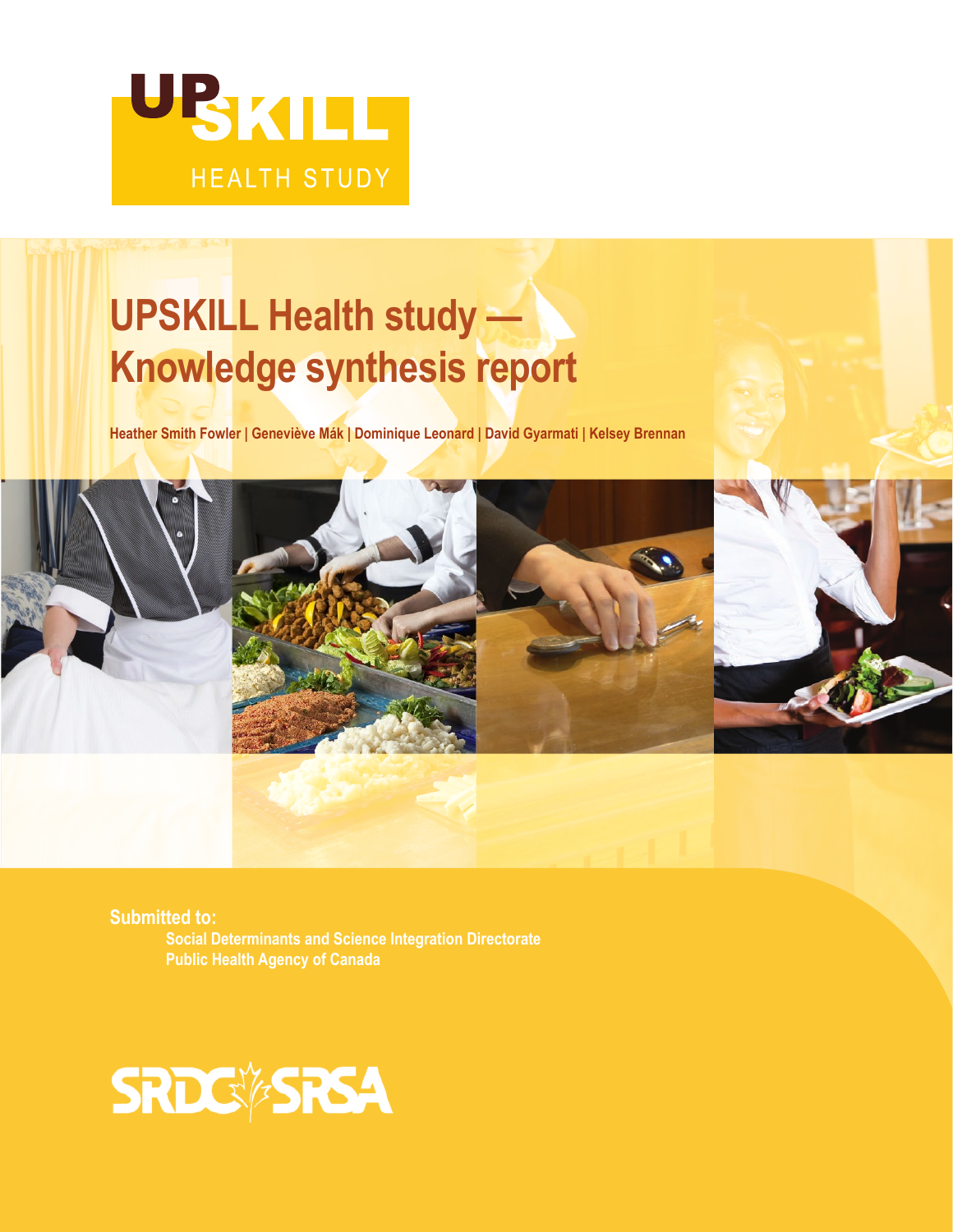## SRDC Board of Directors

**Richard A. Wagner** Partner, Norton Rose Fulbright LLP

**Gordon Berlin** President, MDRC

**Maria David-Evans** IPAC Immediate Past President and Former Deputy Minister, Government of Alberta

**Robert Flynn, Ph. D.** Emeritus professor, School of Psychology, University of Ottawa

**Pierre-Gerlier Forest, Ph. D., FCAHS** Director and Palmer Chair University of Calgary

**Suzanne Herbert** Former Deputy Minister, Government of Ontario

**Guy Lacroix, Ph. D.** Professor of Economics, Université Laval

**Renée F. Lyons, Ph. D.** Founding Chair and Scientific Director Emeritus, Bridgepoint Collaboratory for Research and Innovation, University of Toronto

**Sharon Manson Singer, Ph. D.** Former President,

Former Deputy Minister, Government of British Columbia

**Jim Mitchell** Founding partner of Sussex Circle

**SRDC President and CEO** Jean-Pierre Voyer

# **The Social Research and Demonstration**

**Corporation (SRDC)** is a non-profit research organization, created specifically to develop, field test, and rigorously evaluate new programs. SRDC's two-part mission is to help policy-makers and practitioners identify policies and programs that improve the well-being of all Canadians, with a special concern for the effects on the disadvantaged, and to raise the standards of evidence that are used in assessing these policies.

Since its establishment in December 1991, SRDC has completed over 250 projects and studies for various federal and provincial departments, municipalities, as well as other public and non-profit organizations. SRDC has offices located in Ottawa, Toronto, and Vancouver, and satellite offices in Calgary and Winnipeg.

For information on SRDC publications, contact

Social Research and Demonstration Corporation 55 Murray Street, Suite 400 Ottawa, Ontario K1N 5M3 613-237-4311 | 1-866-896-7732 [info@srdc.org](mailto:info%40srdc.org?subject=) | [www.srdc.org](http://www.srdc.org) 

*Vancouver Office* 789 West Pender Street, Suite 440 Vancouver, British Columbia V6C 1H2 604-601-4070 | 604-601-4080

*Toronto Office* 481 University Avenue, Suite 705 Toronto, Ontario M5G 2E9 416-593-0445 | 647-725-6293

Published in 2016 by the Social Research and Demonstration Corporation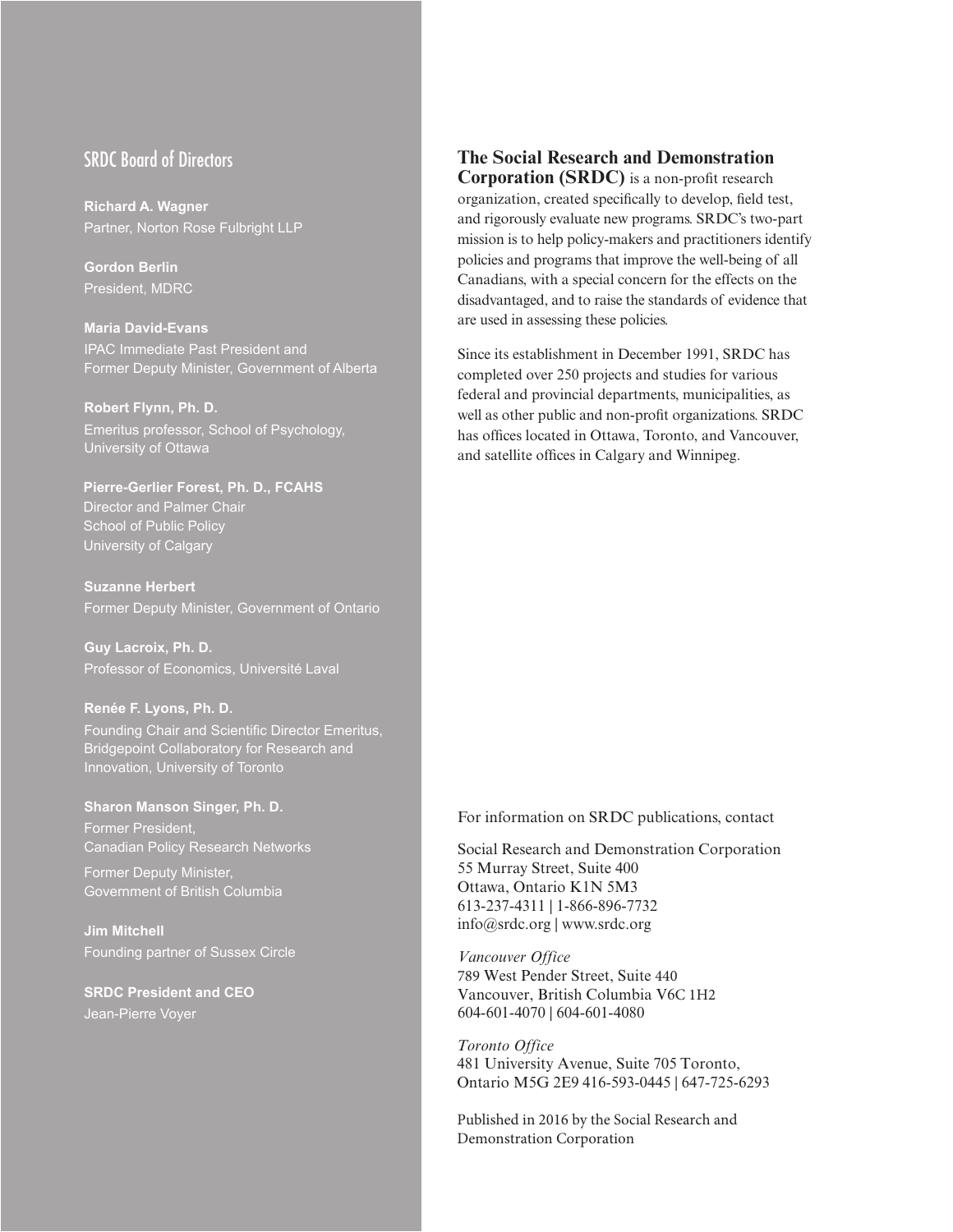# Executive Summary

# What is UPSKILL Health?

UPSKILL Health was a research project designed to explore the relationship of literacy and essential skills (LES) — such as numeracy, document use, and oral communication — with health and performance, using data from a large, rigorous intervention study. The original UPSKILL trial tested the effectiveness of workplace-based LES training for employees in the tourism accommodations sector. While health was one of many outcomes of interest in UPSKILL, this was studied in much greater depth in UPSKILL Health.

The Social Research and Demonstration Corporation (SRDC) is the Canadian non-profit research organization that developed and managed both UPSKILL and UPSKILL Health. Funding for UPSKILL was provided by Employment and Social Development Canada; UPSKILL Health was funded by the Public Health Agency of Canada.

# Why was this study needed?

While most Canadians are able to read, research shows that almost half have literacy and essential skills (LES) such as numeracy and document use that are below levels needed to engage in a knowledge-based economy. For instance, many Canadian workers have LES levels that do not equip them to meet the typical skill demands of their jobs. Since education and literacy can greatly influence health, this means workers with low levels of LES may be vulnerable to poorer health outcomes than those with higher skills.

Most of the research in this area is theoretical, however, and does not test interventions that might improve population health. UPSKILL Health aimed to develop a conceptual model of LES and health, test that model empirically with UPSKILL data, and refine it with new qualitative data.

# What does this document do?

This report is the final deliverable for the UPSKILL Health project. It synthesizes the main findings from all study components: an extensive review of the research literature, the development and testing of a conceptual model, an analysis of quantitative UPSKILL data, and focus groups and interviews with a sample of UPSKILL participants and trainers. In addition to highlighting the study's results, this report also outlines the implications of UPSKILL Health for policy, research, and practice.

# What were the main findings?

The original UPSKILL trial yielded little evidence of *direct health* effects from workplace LES training, likely because of the time frame of the study and the measures used. Nevertheless, the training had clear impacts on many factors that, when analyzed in the UPSKILL Health study, were found to be associated with either mental health, or more modestly, physical health.

On this basis, UPSKILL Health has identified three ways in which LES training can have beneficial effects for workers' health, mental health, and job performance:

- 1. by affecting their **psychosocial capital** or assets such as self-confidence, resilience, and trust in others;
- 2. by influencing their ability to understand and use health-related information (**health literacy**), such as about safe work practices; and
- 3. through **work stress** caused when workers perceive their skills as too limited to deal with the demands of their jobs.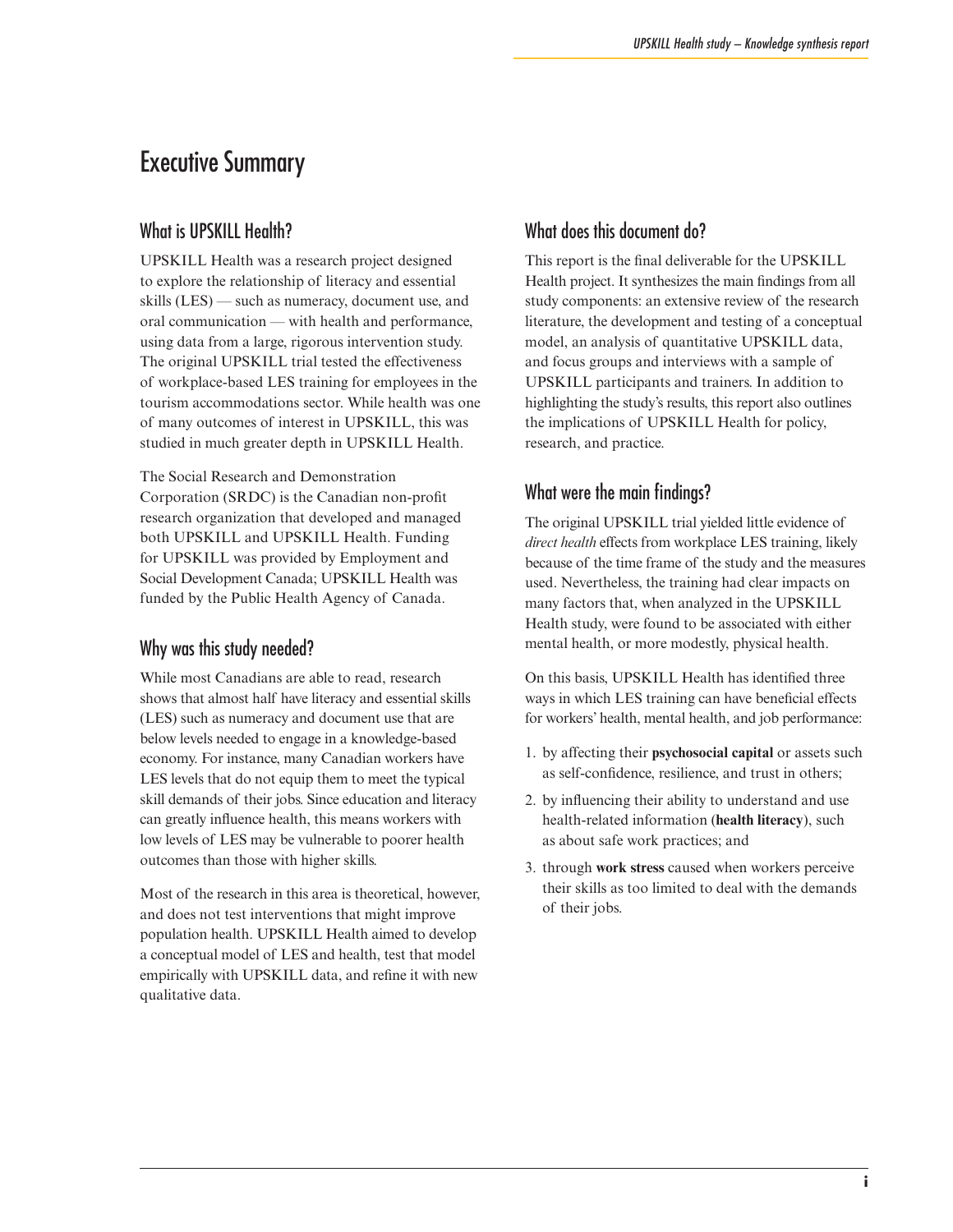In terms of job performance, UPSKILL Health found that workers' mental health and reduced work stress were associated with better communication, teamwork, and/or reduced absenteeism. Workers with high work stress or low self-efficacy prior to LES training experienced greater job performance benefits. Many workers described feeling more confident interacting with colleagues and hotel guests following training, and reported using a greater range of coping strategies to deal with job-related challenges.

Finally, UPSKILL Health found that a reduction in employees' work stress was related to positive business outcomes such as revenue, productivity, absenteeism and staff costs. Likewise, workers' self-esteem was found to be important for business outcomes.

# Why is this study important?

UPSKILL Health has made several important contributions to the understanding of LES and health.

For employers, UPSKILL Health underscores the message that mental health matters — to workers and the bottom line. Study results suggest that LES training can have many benefits for workers, including mental health. Even small investments in training can have big payoffs in terms of workers' job satisfaction, reduced stress, improved performance, and reduced business costs. Vulnerable workers and firms with a breadth of business needs may benefit even more from training.

For LES trainers, UPSKILL Health provides evidence that workplace LES training can have a wide range of direct and indirect benefits, including for physical and mental health. It is possible these benefits could be enhanced if curricula were designed to include specific health content, actively promote skills use and practice, and teach workers a wide range of coping strategies.

For policy makers, UPSKILL Health provides additional justification to evaluate the health and related psychosocial outcomes of non-health interventions such as training. The workplace has been shown to offer a unique opportunity to promote population health, particularly through strategies that support workers' capabilities.

Future research should build on UPSKILL Health by collecting more in-depth health data, even for non-health interventions. More research is needed on possible spillover effects of LES training on family health, on *how* LES can reduce work stress, and on better tools to measure health literacy.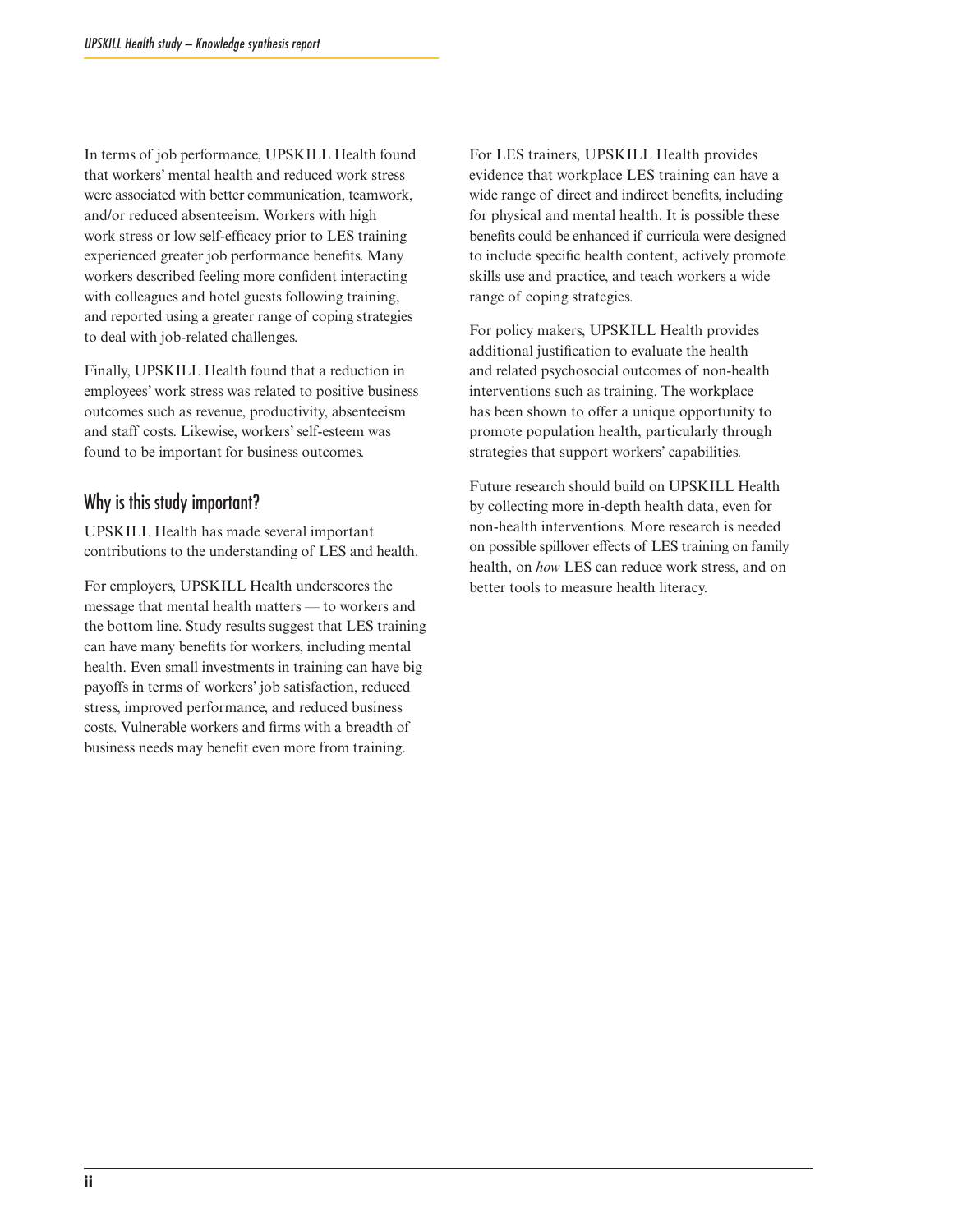# **Table of contents**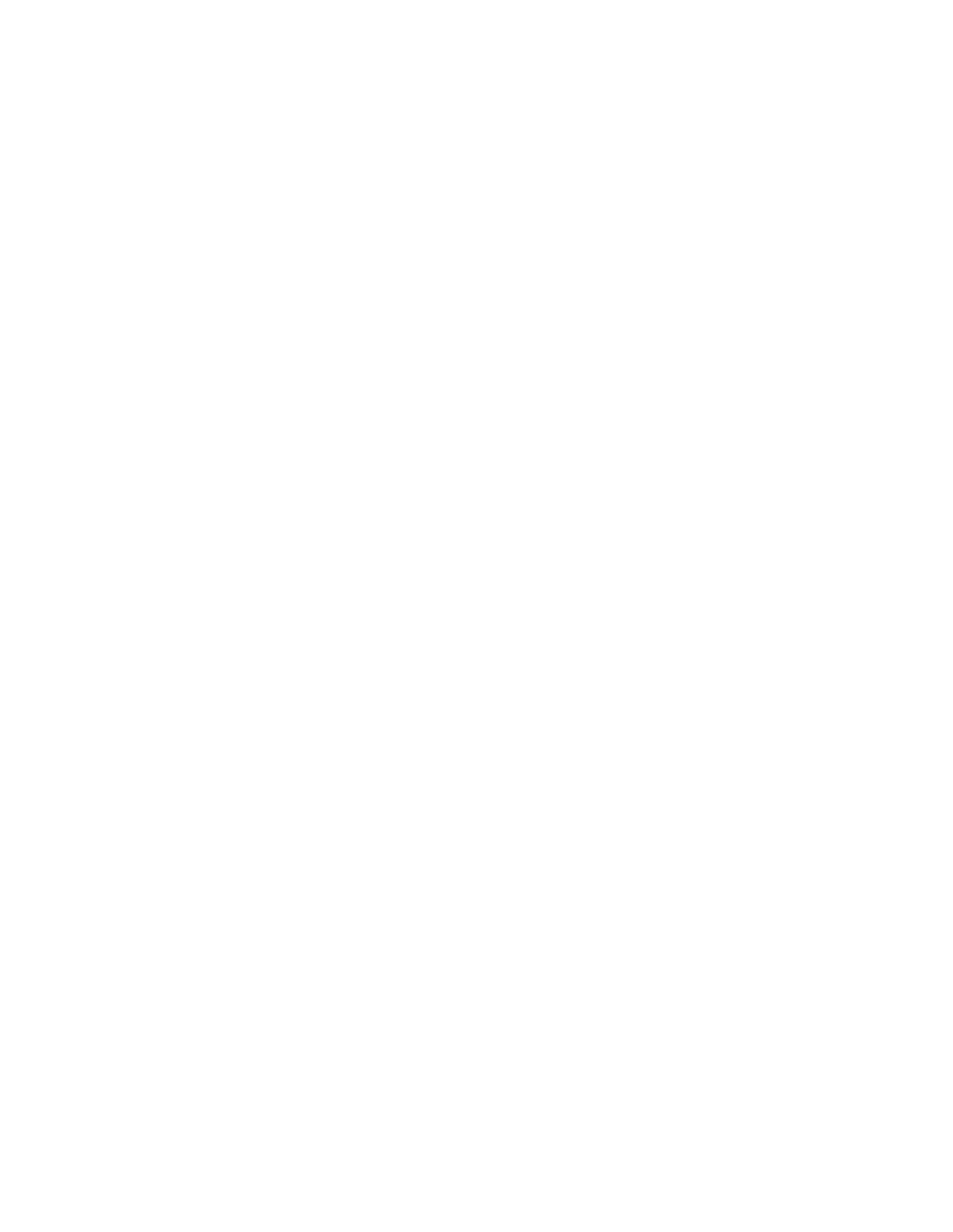# 1. Introduction

While most Canadians are able to read, research shows that almost half have limited literacy and essential skills (LES) such as numeracy, document use, and oral communication.1 The issue affects not only the unemployed; 75 per cent of Canadians with low LES are employed at some point during the year (Canadian Council on Learning, 2008), which means many do not have the skills to meet the minimum performance standards of their jobs.

Not only are literacy and education acknowledged to be social determinants of health, but there is an inverse relationship in Canada between industries that invest in LES training and those that require high levels of health and safety (Conference Board of Canada, 2008). This means workers who need training most are least likely to receive it. Given the increasing prevalence of workplace mental health problems,<sup>2</sup> workers with low levels of LES may be at greater risk of poorer mental health as well as physical health outcomes.

Most of the research in this area is theoretical, however, and does not empirically test interventions that might improve population health. Yet understanding how LES can affect health is fundamental to identifying ways to act on social determinants of health, including potential policy levers, programs and services, and workplace practices.

With support from the Public Health Agency of Canada, UPSKILL Health aimed to address many of these research gaps. This study set out to explore how LES are related to health and performance for workers and businesses. More particularly, UPSKILL Health sought to assess how workplace LES training can influence health and performance.

# Defining literacy and essential skills

Literacy and essential skills (LES) refers to a set of foundational skills, upon which further learning — including development of technical skills — is based (ESDC, 2014). Through extensive research, nine essential skills have been identified and validated:

- Reading
- Writing
- Document Use
- **Numeracy**
- Computer Use
- Thinking
- Oral Communication
- Working with Others
- Continuous Learning

UPSKILL Health used the rich dataset from the original UPSKILL trial, which tested the effectiveness of workplace LES training for workers in the hotel sector. The original UPSKILL trial demonstrated clear benefits and a high return on investment from workplace LES training, but its results were somewhat ambiguous in terms of health. UPSKILL Health was able to take advantage of UPSKILL's comprehensive data set and rigorous research design to dig deeper into the question of how workers' health, LES, training, job performance, and business outcomes are related.

This document synthesizes the main findings from each of UPSKILL Health's lines of inquiry, places them in the context of existing research, and outlines the implications of the study for policy, research, and practice. In so doing, the document not only contributes new knowledge to address important research gaps, but it provides a good indication of how workplace interventions such as LES training can be enhanced to improve workers' health and performance, while also addressing important business outcomes.

<sup>1</sup> According to Statistics Canada (2013), 49 per cent of adults function at Level 2 (of five) or lower on the International Adult Literacy Survey.

<sup>2</sup> According to the Mental Health Commission of Canada, workplace mental health problems account for approximately 30 per cent of short- and long-term disability claims, and are rated one of the top three drivers of such claims by more than 80 per cent of Canadian employers. The annual productivity impact of mental illness in the workplace has been estimated to be over \$6.4 billion (MHCC, 2013).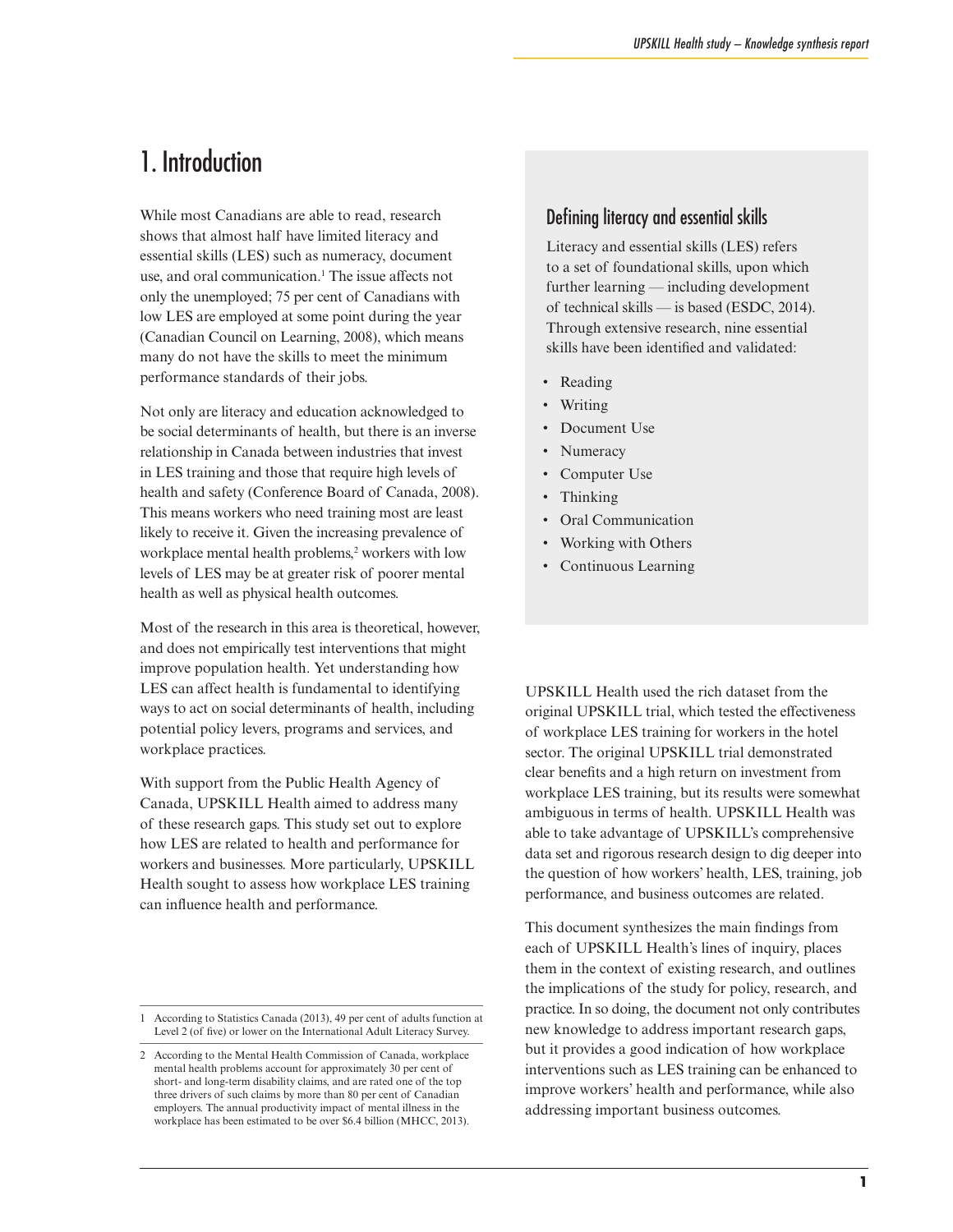### The UPSKILL trial

The original UPSKILL trial was designed and implemented by SRDC from 2010 to 2014 with support from the Office of Literacy and Essential Skills (OLES) at Employment and Social Development Canada (ESDC). Its objectives were to:

- measure the impacts of LES training on workers and workplaces;
- understand the pattern of impacts on different types of workers and firms;
- • establish a clear business case for LES training by measuring the returns to workers and firms;
- • describe the conditions in which LES training can be most successfully and strategically implemented.

The UPSKILL trial focused on four occupations in the tourism accommodations sector. The LES training intervention was based on industry certification and occupational standards for these positions and was customized to the skills and business needs of participating employers.

In total, 88 firms (hotels) with 1,438 workers from eight provinces participated in the UPSKILL trial. Participating firms were randomly assigned to either the program group or the control group, and training was delivered to the program group. Data was collected at least twice during the UPSKILL trial to obtain pre- and post-intervention information to generate repeated measurements of literacy, skills, performance, health, workplace factors and various psychosocial characteristics of UPSKILL participants, as well as employer data on workplace characteristics, organizational needs, and changes in employee performance and business outcomes.

The UPSKILL trial results showed that even modest investments in workplace LES training can translate into substantial gains in skills and job performance of workers with accompanying increases in employment and earnings. Training also produced a wide range of improvements in business outcomes, including increased job retention, productivity gains, and costs savings from reduced errors and waste. Participating firms ultimately realized an average return on their training investments of 23 per cent within the first year alone.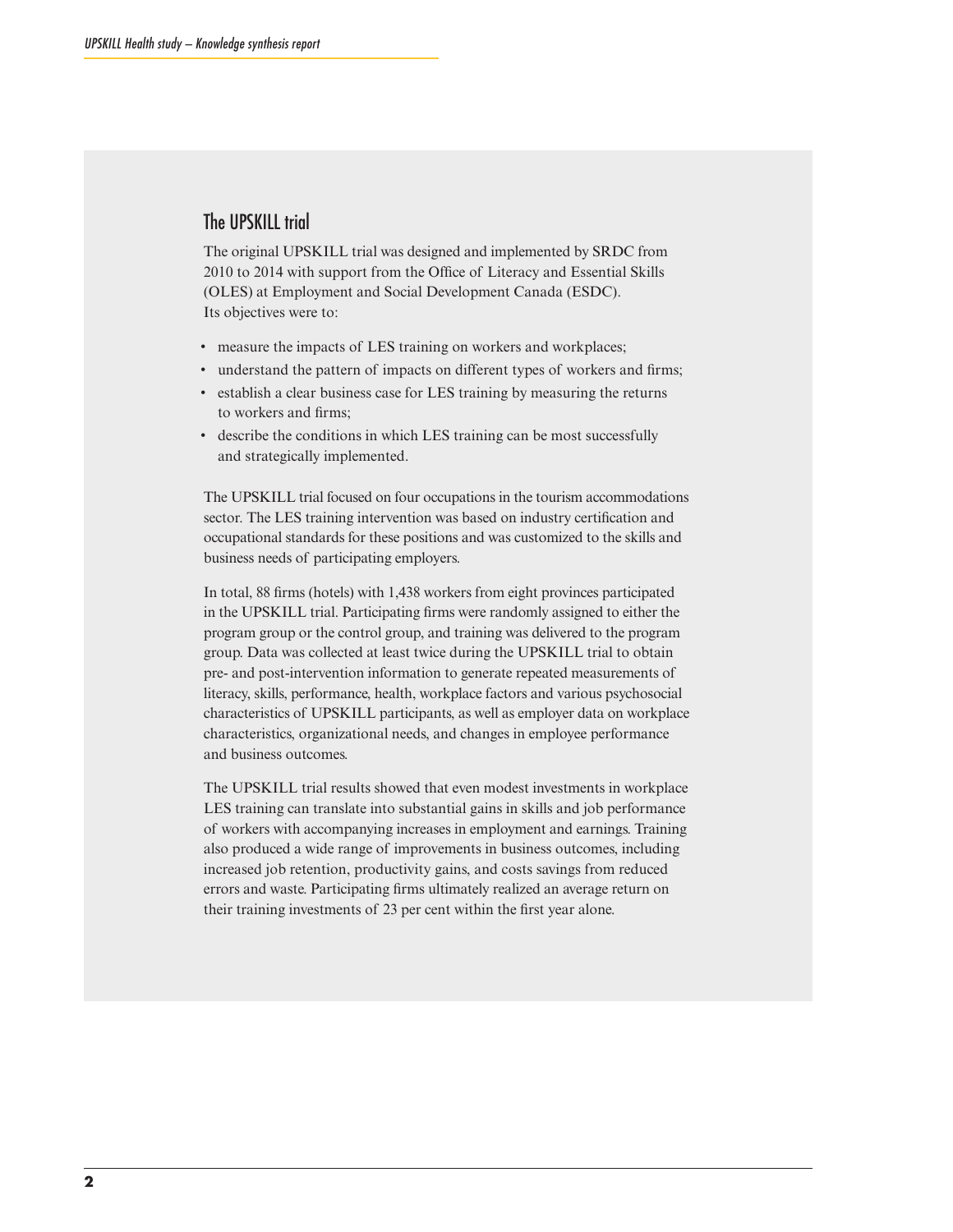# 2. Methods

# **Objectives**

The specific objectives of UPSKILL Health were to:

- enhance conceptual understanding of how literacy skills and other factors can influence workers' physical and mental health;
- measure the effect of workplace literacy and essential skills (LES) training, personal traits of workers, and characteristics of the workplace on worker health;
- measure the influence of worker health on job and organizational performance; and
- examine differences/inequities in health and performance outcomes experienced by selected subgroups of workers such as immigrants and women.

## Approach

UPSKILL Health used a mixed methods approach<sup>3</sup> that involved quantitative and qualitative inquiry and a literature review to achieve these objectives. The development of a comprehensive conceptual model, the explicit focus of the quantitative analysis on health, and the addition of a qualitative component considerably deepened and extended the already substantial contribution of the original UPSKILL trial. Figure 1 on the next page illustrates the connection between the two studies.

Whereas the UPSKILL trial was designed to test the effectiveness and value of a particular intervention, UPSKILL Health was an exploratory study designed to guide future thinking about the development of policy and interventions to improve health in a workplace context. In other words, UPSKILL Health focused on *developing* hypotheses about relationships among different variables, and empirically *testing* them, using

UPSKILL's rigorous research design and datasets with unprecedented breadth and detail on a range of health, psychosocial, and performance indicators. UPSKILL Health's mixed-method approach allowed the research team to refine and nuance these hypotheses as the project progressed and further insights emerged.

Consistent with this exploratory approach, UPSKILL Health used a different standard or threshold for analysis than would be used in a confirmatory study. Looking for a wide set of relationships within a large and comprehensive dataset meant the team chose to focus on relationships with the highest correlations, even if those correlations may not have been defined as strong by standards that apply to other types of studies.

Likewise, the qualitative analysis looked at both how participants *explicitly* described and linked different aspects of their experience at work — especially LES training — and the *implicit* meaning we as researchers ascribed to those experiences. An example of this is our analysis of the participants' coping strategies, which they seldom described in the same terms as the typology we used for the analysis.

Where the results of the qualitative analysis reinforced those of the quantitative analysis, those associations are described as particularly strong, consistent with mixed methods methodology. These associations represent the most promising avenues for further analysis, development, and testing.

# Literature review and conceptual model

UPSKILL Health began by reviewing the research literature on adult learning and literacy, health, and employment. The results of the literature review informed the development of a conceptual model to illustrate how individual and workplace factors — and interventions such as LES training — could in theory affect workers' physical and mental health, as well as job and firm performance. A targeted search of academic and grey literature also provided an overview of similar programs to UPSKILL in both Canadian and international contexts, their structures, goals and outcomes.

<sup>3</sup> UPSKILL Health used a sequential, exploratory research design, meaning that it followed the original UPSKILL trial, and its qualitative component was implemented and analyzed after much of the quantitative analysis had been completed. While the qualitative component of UPSKILL Health contributed to the objectives of the overall study, it focused particularly on how participants coped with limited LES and the perceived effects of LES training on their work and health. For these questions, the results of both components were analyzed together, to develop the integrated knowledge synthesis presented in this report.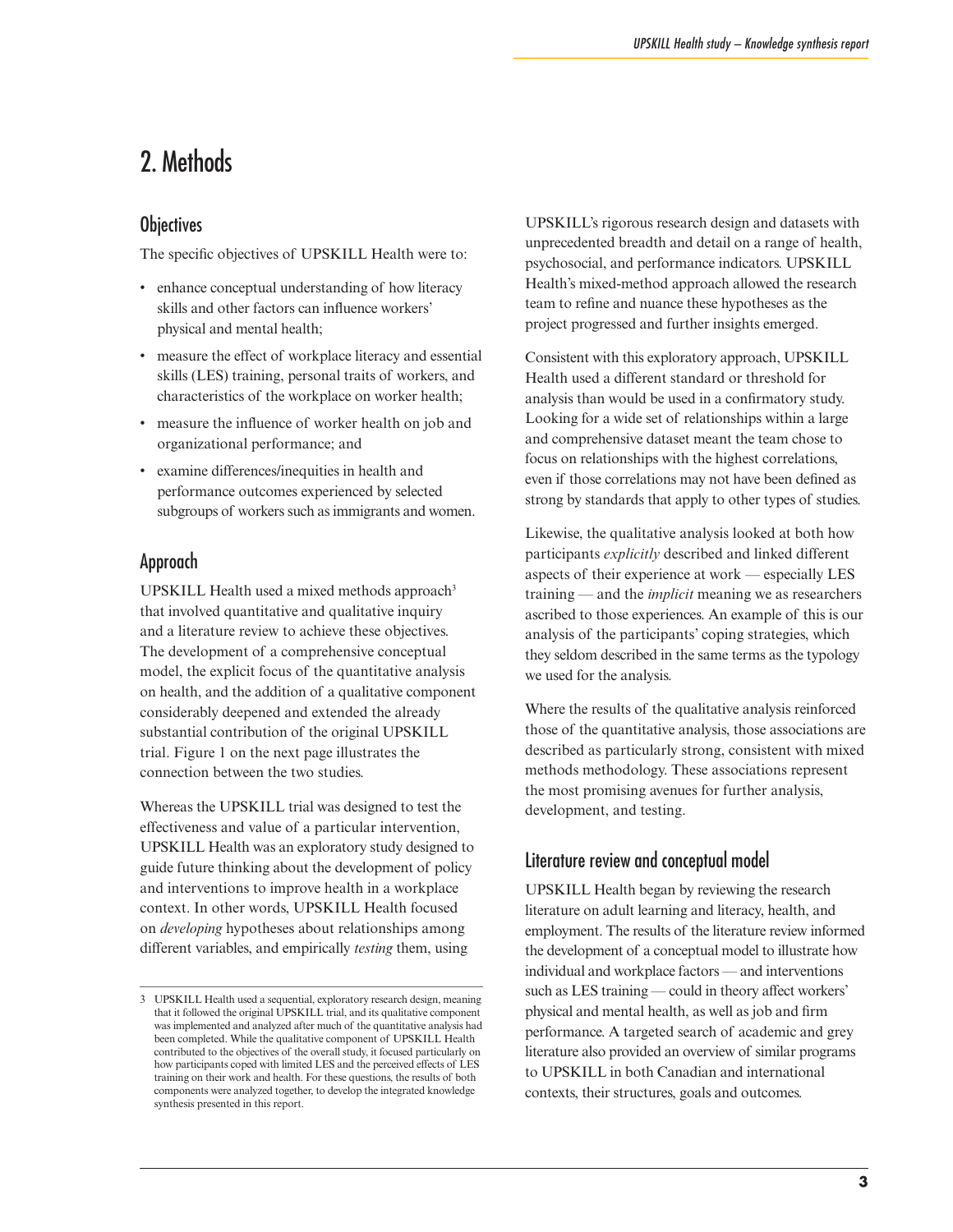

**Figure 1 Links between the UPSKILL trial and UPSKILL Health**

Once the conceptual model was developed, the empirical work for UPSKILL Health began, which was divided into two phases: (1) secondary analysis of UPSKILL trial data, focusing specifically on health; and (2) gathering new qualitative data from selected participants in the UPSKILL trial. Both components were approved by the Health Canada and Public Health Agency of Canada Research Ethics Board.

### Quantitative component

UPSKILL Health was able to take advantage of the UPSKILL trial's experimental design and expansive data set,4 with over 1400 workers and 88 firms. The quantitative methods employed included:

• **Correlations** to test what variables were related to each other and should be included in regression analyses. Correlational analysis was also used to estimate the relationship between workers' health on business outcomes, as the small firm-level

sample size prevented a more direct estimation of effects. The correlations used workers' baseline and follow-up survey data, as well as employer surveys conducted post-training.

- **Regressions** to test the most promising relationships of factors influencing workers' health and job performance. Regressions explored the relationships among personal characteristics (including LES), workplace factors, and workers' physical and mental health, as well as the potential mediating effects of psychosocial variables, health literacy and safe work practices, and work stress. Regressions were also used to estimate the *direct* effects of health on job performance, and potential *mediating* effects of psychosocial variables and work stress. Regressions used data from UPSKILL workers' baseline surveys.
- **Difference-in-difference (DID)** regression analysis to identify differences in impacts<sup>5</sup> among sub-groups of UPSKILL participants. Differential impacts of the LES training for specific sub-groups related to immigration and gender were assessed, as well as other possible moderators of the program for

<sup>4</sup> UPSKILL's data collection involved at least two waves of pre- and postintervention assessments of Essentials Skills (TOWES), job performance measures linked with National Occupational Standards (NOS), participant surveys covering a rich set of labour market, socio-demographic, and psychosocial indicators of health and well-being, along with firm-level data on business outcomes. For a complete description of UPSKILL data sources, see Gyarmati et al. (2014).

<sup>5</sup> That is, the differences from baseline to follow-up, comparing those UPSKILL participants who received the LES training (the program group) and those who did not (the control group).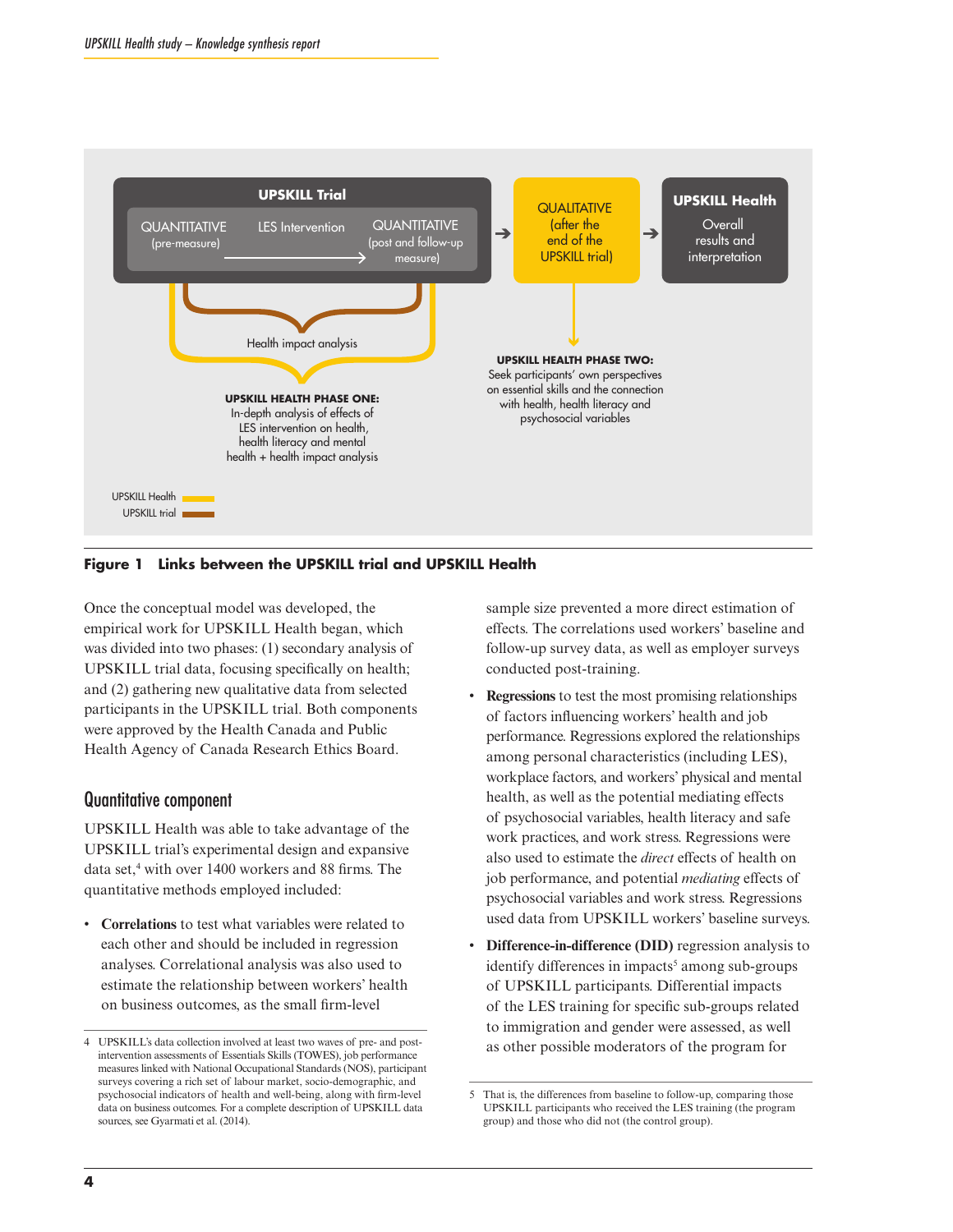job performance (work stress, self-efficacy). The DID analysis used data from both the baseline and follow-up survey completed by UPSKILL workers. Unlike the other analyses, the experimental design of the UPSKILL trial permits consideration of causal relationships in the sub-group analyses.

### Qualitative component

UPSKILL Health also gathered new qualitative data to further the objectives of the project. Qualitative methods included:

- • **Key informant interviews** with LES trainers on the role of LES in daily activities (both at work and home), and in relation to health literacy and health outcomes. LES trainers were also asked about perceived effects of the LES training on participants, in terms of both what they observed and what participants may have shared with them in a general way, especially in terms of coping strategies. While participants' perspectives were prioritized, the interviews with trainers helped the research team prepare for the focus groups and understand the ways in which health and other variables may have affected the take-up and observed outcomes of LES training for UPSKILL trial participants, as well as the influence of training context.
- • **Focus groups** with a sample of UPSKILL participants in British Columbia and Ontario who had received LES training. These groups were designed to seek participants' perspectives on how LES influenced their daily lives and work, especially with regard to health. The focus group protocol included questions that encouraged participants to share their experiences of the training, and its potential effects on their work and their health, both generally and in terms of work stress and job satisfaction.

# What this study doesn't do

- • UPSKILL Health did not evaluate whether or not poor physical or mental health outcomes *cause* poor job performance. Rather, this study examined trends and associations among health and performance.
- • UPSKILL Health did not compare the effectiveness of UPSKILL's LES training to other interventions, such as other types of training or workplace wellness programs.
- • UPSKILL Health did not evaluate the monetary benefits of investing in programs that target work stress, or other mental health promotion programs.

# Challenges and limitations

Every research study has its limitations, and UPSKILL Health was no exception. The following are a few of the challenges encountered in the course of the study, and their implications.

• **External validity** — The extent to which UPSKILL Health results can be generalized to other occupations and sectors is somewhat limited, since decisions about which sector, hotels, and workers were invited to participate in the original UPSKILL trial were made deliberately<sup>6</sup> and not at random. Nevertheless, UPSKILL used an extremely rigorous research design that randomly assigned firms to either receive the intervention or not. This means that where impacts were detected, these can be confidently attributed to the training as opposed to other

<sup>6</sup> On the basis of expressed interest, readiness and capacity, and perceived needs. It is important to note that all hotel managers and workers provided informed consent to participate, and had the right to withdraw from the study at any time.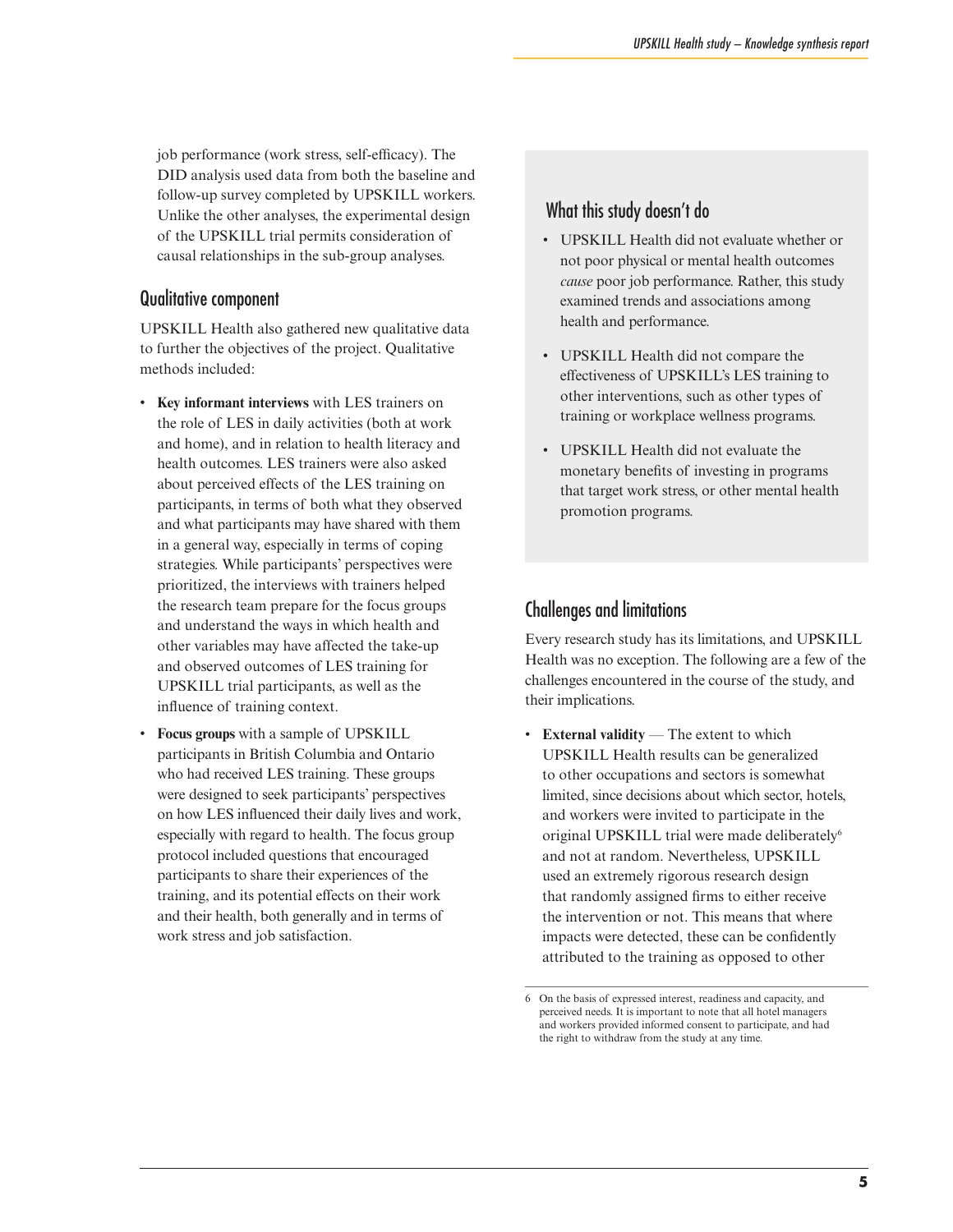factors. Generalization of results from both the UPSKILL trial and UPSKILL Health may be particularly appropriate for industries that share similar characteristics with the hotel sector, such as restaurants and retail.

- **Statistical power** Despite the large data set available through the UPSKILL trial, some of the UPSKILL Health analyses had limited statistical power to detect effects, largely due to the complexity and comprehensiveness of the models. The research team tested a series of relationships that included multiple variables, and as a result, missing data quickly reduced sample sizes. As a result, the strength of some relationships has likely been under-estimated, and others weren't detected that might have appeared if analyzed differently, or in other contexts.
- **Secondary study While the UPSKILL data set** was extensive, that study was not purpose-built to study health. Consequently, it did not have either the long-term time frame or the variety of robust health measures (e.g., on pre-existing chronic diseases or other conditions, health behaviors, access to services) that would have allowed exploration of a greater variety of health outcomes. The secondary nature of the UPSKILL Health study also meant that some UPSKILL participants had difficulty understanding the relevance of questions about health on either the UPSKILL surveys or in the UPSKILL Health focus groups. This resulted in some missing survey data (which in turn reduced sample sizes for some analyses), and at times, limited discussion in focus groups.
- • **Focus group challenges**  The UPSKILL Health team encountered a number of logistical challenges organizing the focus groups, mostly due to the time that had passed since the original UPSKILL trial — in some cases, as much as two and a half years. Several participants had difficulty recalling their experiences in UPSKILL and differentiating them from other training they had received. It is also possible that some participants with limited language skills may not have felt fully comfortable expressing themselves in a group. Participation among housekeepers — the largest occupational category of UPSKILL participants — was also somewhat limited. This group may have been more willing to participate if there had been time to develop onsite contacts with a 'champion' who could vouch for the credibility of the study.

Despite these challenges, the results and conclusions emerging from UPSKILL Health are grounded in an extensive review of the research literature and rigorous analysis of diverse variables related to health, LES and job performance. The study presents a thorough examination of how LES is related to health, by what means or mechanisms, and in relation to what other factors. While a purpose-built study would have been able to explore health effects in greater depth, UPSKILL Health has the advantage of breadth, in having included a range of psychosocial, human capital, and social capital variables, as well as intermediary mechanisms such as health literacy and health practices, and outcomes for both workers and firms.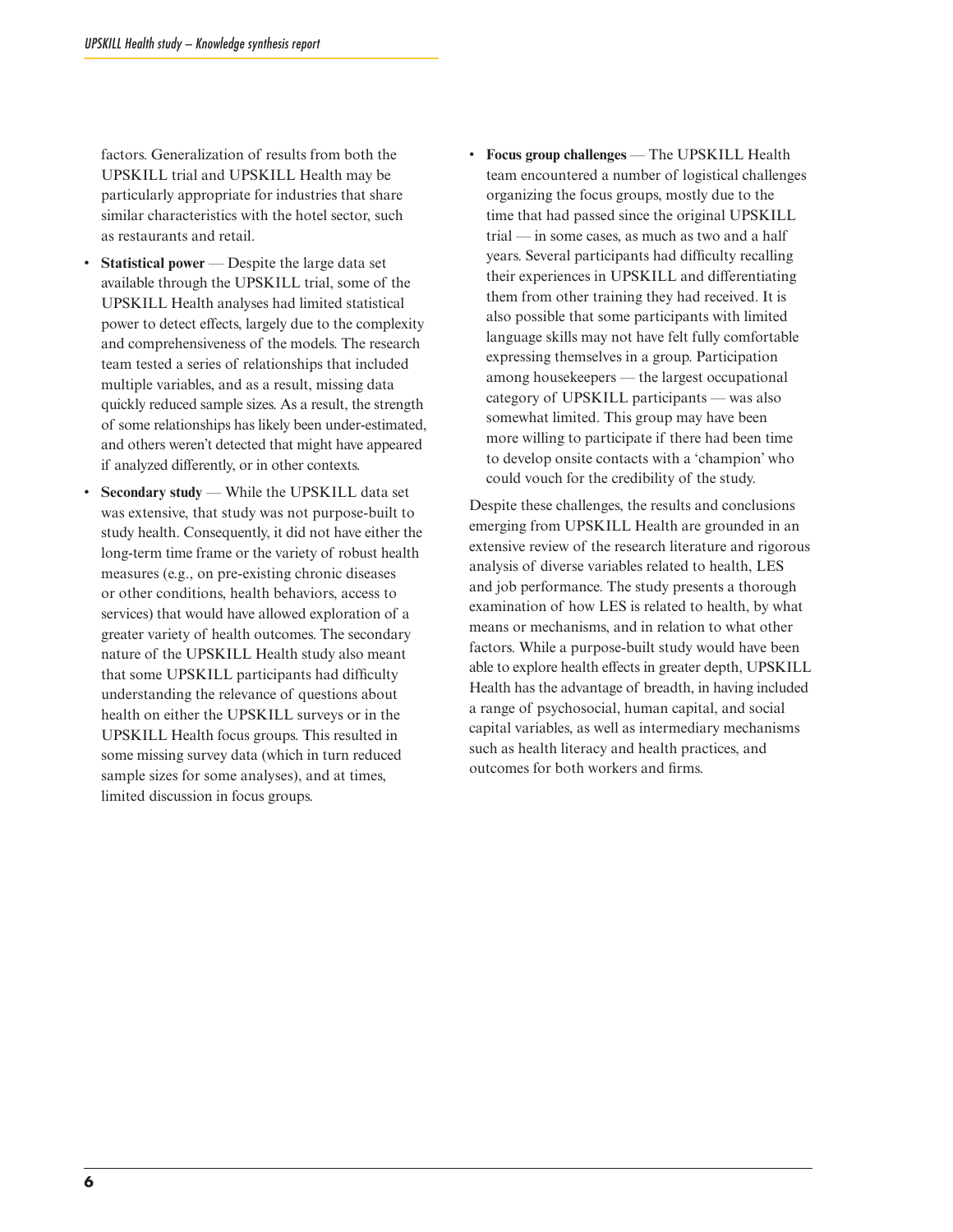# 3. Results

This section synthesizes what was learned from the research literature, from applying UPSKILL data to the conceptual model, and from speaking with a sample of UPSKILL trainers and participants. Only statistically and qualitatively significant results are presented here, and in summary form. More detailed results and citations can be found in the technical reports on each of these components (SRDC, 2015; Smith Fowler, Mák, Brennan, Hui, & Gyarmati, 2015; Smith Fowler, Leonard, Brennan, & Mák, 2015).

# How is LES related to workers' health?

According to the research literature, there are two main ways in which adult learning — and by extension, literacy and essential skills — have been shown to influence health:

- • One channel of influence is through *health behaviors*  such as smoking, drinking, and exercise and safe work practices. More learning is generally associated with healthier behaviors and, in turn, with better physical and mental health.
- • Another channel of influence is through *health literacy*, which is defined as the ability to understand, evaluate, and act on health information in spoken, written, and visual formats (Zarcadoolas, Pleasant, & Greer, 2006). There is considerable evidence that health literacy is associated with better health outcomes such as knowledge about health service use and physical health, as well as health indicators such as fewer hospitalizations. LES are thought to be foundational to health literacy.

While both channels may act separately, they are often linked, such that high levels of health literacy lead to healthy behaviors and good physical health. In a workplace context, for instance, higher reading and document use skills can improve one's ability to interpret and apply workplace health and safety regulations. These skills may also result in greater awareness of and advocacy for workplace safety rights and/or better communication with health and safety officials.

A third, less studied channel of influence of LES on health is related to *psychosocial factors* of both the individual (such as resilience and motivation) and the workplace (such as through job demands, control, and reward or recognition). Researchers have theorized that health outcomes can be associated with psychosocial factors such as self-esteem, self-efficacy, and resilience.<sup>7</sup> but the link to adult learning or LES has not been empirically demonstrated.

In terms of the relationship between health and job performance, recent research shows that workers' poor physical and mental health has substantial costs for firms. These costs consist not only of disability claims but also diminished productivity due to absenteeism and a host of issues related to presenteeism,<sup>8</sup> such as fatigue, errors, diminished interest in work, and withdrawal from colleagues. While LES can obviously have a direct effect on job performance,<sup>9</sup> to our knowledge, the UPSKILL trial and UPSKILL Health are the first studies to examine the role of health in this relationship.

The three channels described above — health behaviors, health literacy, and psychosocial factors — were incorporated into the conceptual model for UPSKILL Health to help explain how LES relates to health in general, and specifically, how an intervention such as LES training might improve workers' health and job performance. Health was defined in terms of both physical and mental health, and business outcomes were also included to enhance the analysis of performance.

8 Presenteeism is defined as working while unwell.

9 Measuring this was one of the main goals of the original UPSKILL trial.

<sup>7</sup> While all these constructs have multiple definitions, elements, and manifestations, self-esteem is commonly understood to involve the experience of being capable of meeting life's challenges and being worthy of happiness (Reasoner, 2010); self-efficacy is the strength of belief in one's own ability to complete tasks and reach goals (Bandura, 1997); and resilience is the process of adapting well in the face of adversity (APA, 2015).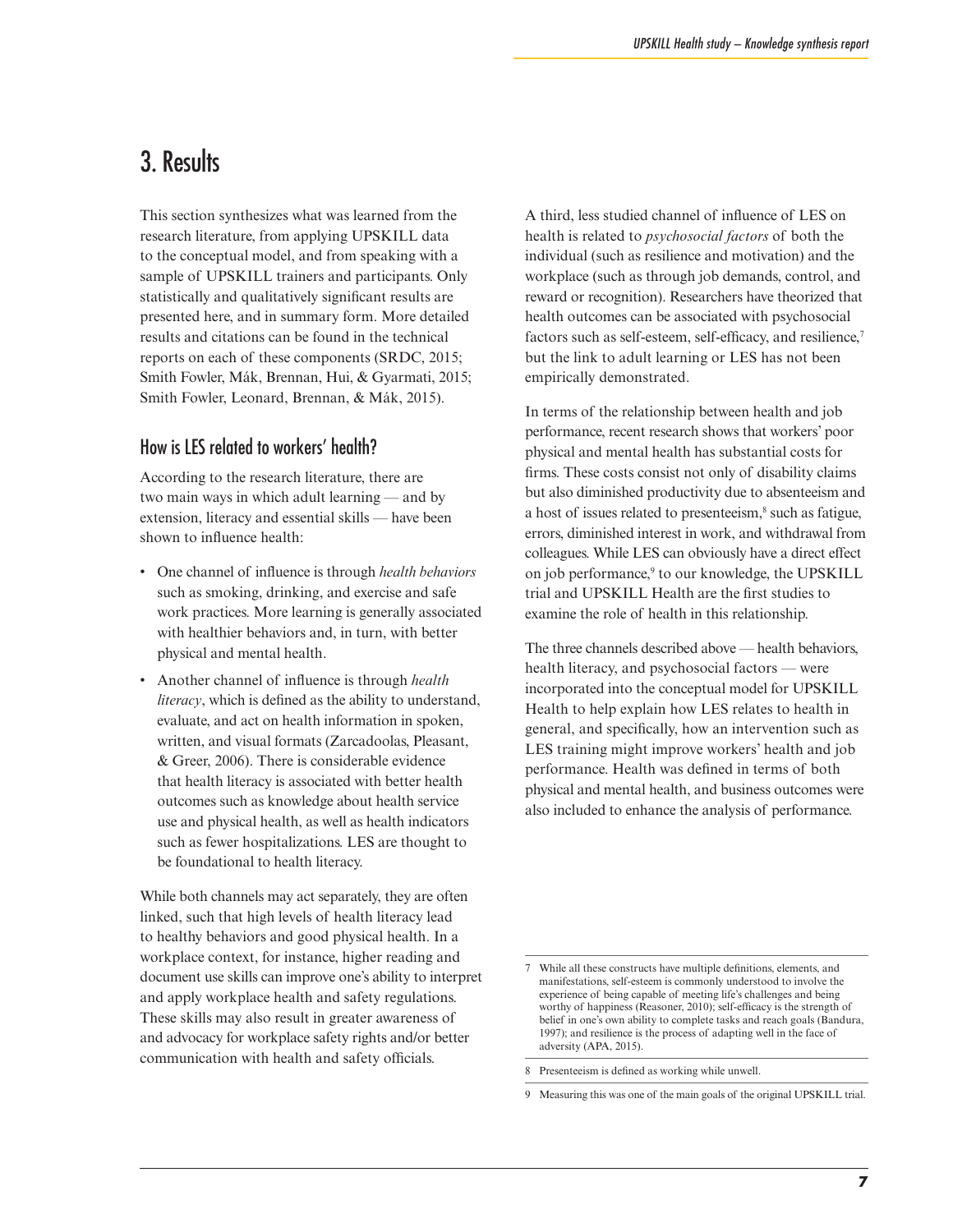

**Figure 2 Conceptual model of Worker/Workplace Health**

As seen in Figure 2, the UPSKILL Health conceptual model also includes (at the far left hand side) worker and workplace factors identified in the literature as potentially affecting worker's physical or mental health. These health determinants include individual socio-demographic, lifecycle, human capital (including LES), psychosocial, contextual and employment characteristics, along with characteristics of the firm such as size and working conditions.

The LES training intervention (the arrow at the top of the diagram) is understood to achieve its effects primarily by enhancing human capital or learning (in this case, literacy and essential skills), but also by building psychological capital (e.g., confidence, motivation) and social capital (e.g., relationships and trust).

The middle part of the model specifies the main channels by which changes in workplace health and workplace mental health are thought to occur, particularly through the influence of health literacy and behaviors related to safety at work.

The right hand side of the model illustrates outcomes, and shows how worker and workplace health can enhance job performance and business outcomes.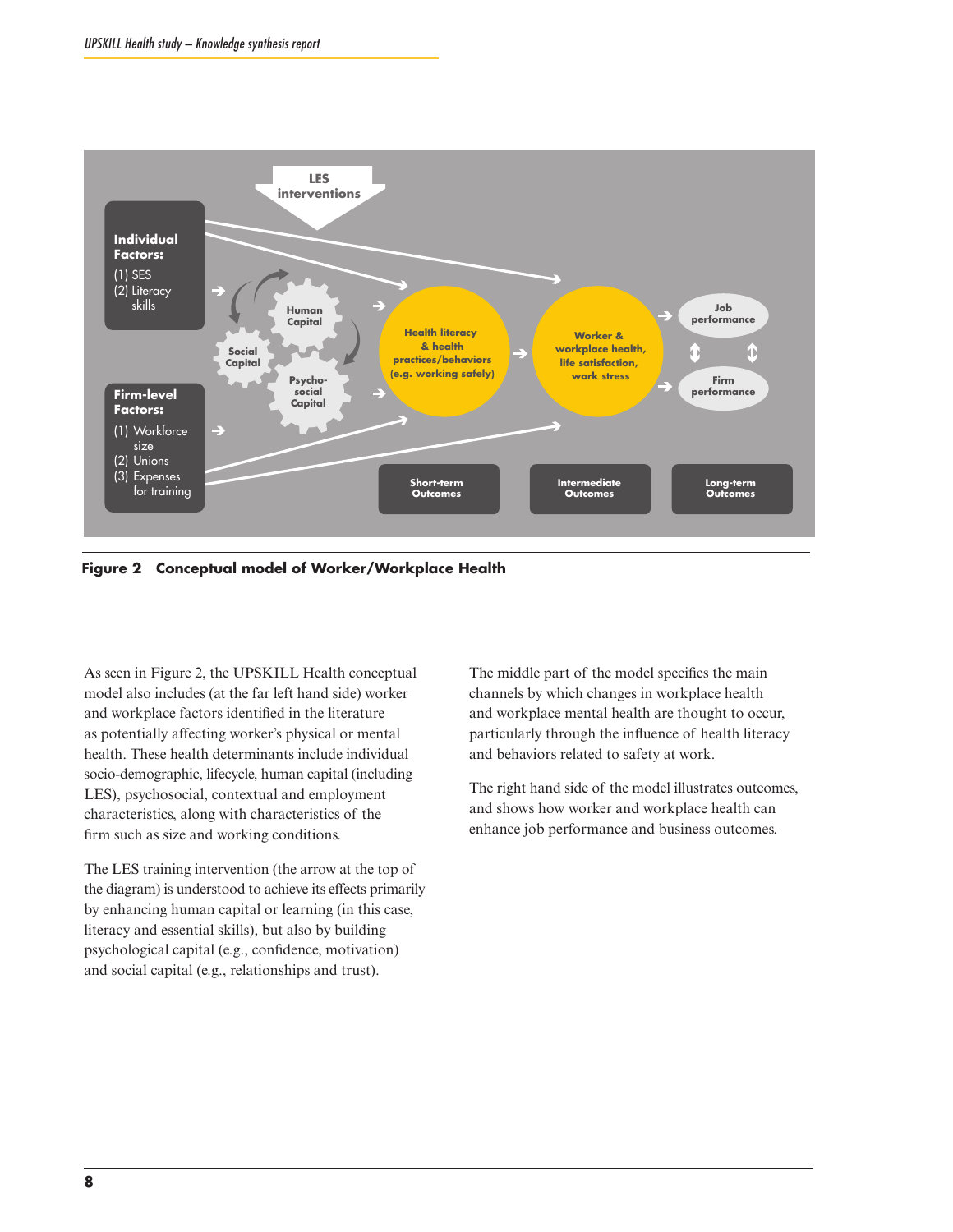# How are personal traits and workplace characteristics related to workers' health?

UPSKILL Health results generally supported the research literature in terms of associations with mental health, physical health, and health literacy/health behaviors.

### **PERSONAL TRAITS**

- • First, workers' psychosocial capital was associated with mental health,<sup>10</sup> especially self-esteem, self-efficacy, resilience, and to a lesser degree, motivation and engagement. Although there are associations in the literature between socio-demographic characteristics (i.e., income-level, education, gender, and immigration status) and mental health, we did not find any, with the exception of age (i.e., being older), possibly due to measurement issues.
- • Psychosocial variables such as self-efficacy and resilience were also associated with physical health, although not as strongly as mental health. The size of workers' social networks, motivation and engagement, age, and education were also modestly associated with physical health.
- • Socio-demographic variables, LES levels, psychological capital, and social capital were all associated with health literacy. The most important of these were resilience, self-efficacy, motivation and engagement, and attitudes to learning, but social capital, income and education were also significantly related.
- In turn, health literacy was associated with better mental health, although mechanisms to explain this association are unclear at this point. Health literacy was also associated with better physical health, along with literacy and confidence in one's literacy.

### **WORKPLACE CHARACTERISTICS**

• Work stress and quality of work life were strongly associated with mental health. Other workplace characteristics such as control over one's work, working conditions and work-home satisfaction presented important associations with mental health, life satisfaction, work stress, and quality of work life. • Associations between workplace characteristics and physical health were present, but very modest. However, workers who had a higher level of health literacy also had safer work practices, which were in turn positively associated with workforce size and the proportion of employees enrolled in a union.

# How does LES training influence health?

Overall, the results of our analysis fit the conceptual model quite well, and in fact, expanded our understanding in several areas. As noted above, the research literature indicates that LES improvements have health effects primarily through health literacy and health behaviors. Other potential channels of influence — such as psychosocial factors — have been underexplored to date. UPSKILL Health results confirmed the influence of health literacy and health behaviors, but also provided new insights into the role of psychosocial capital and work stress. We discuss each of these channels in turn, below.

### *Channel 1: Increased health literacy and potentially healthier behaviors in the workplace*

The original UPSKILL trial demonstrated that LES training had the expected positive effect on health literacy and safe work practices. In particular, training participants had significantly higher increases in confidence utilizing health information and social supports to manage their health, compared to the control group. Participants were also 12 percentage points more likely to surpass national standards for safe working practices following LES training.

UPSKILL Health provided more detail about these relationships. The study showed that the improvements in health literacy and safe work practices were associated particularly with better numeracy, as well as document use.

• In particular, both knowledge of safety and emergency procedures and awareness of safe work practices improved following LES training. In focus groups, front desk agents reported being more aware of protocols for emergency preparedness, and several participants — mostly housekeepers — said they were more careful about handling cleaning supplies, and using protective equipment such as gloves.

<sup>10</sup> As measured by the Mental Health Composite Score of the SF-12. This is a short measure of mental health status and activity limitation, based on self-report.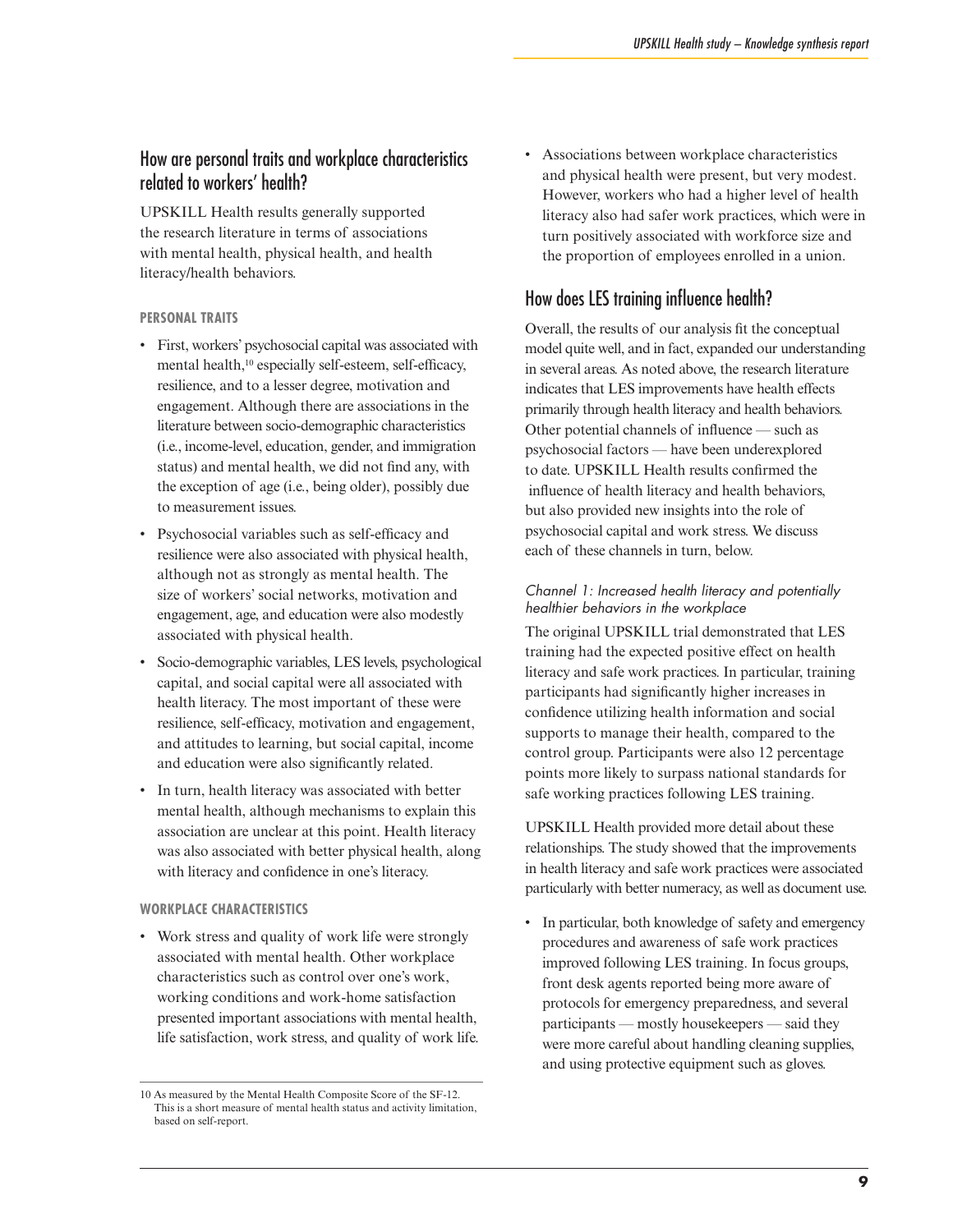

**Figure 3 Channels by which LES training influences workers' health**

*"We talked about chemicals and personal protective equipment… They showed us that we have to care."* (Housekeeper)

• In addition, health literacy, numeracy, document use, and self-efficacy were all related to safe work practices. This confers a potential role for LES training to improve physical health through safer behaviors in the workplace.

In turn, health literacy was moderately correlated to mental health, and to a lesser degree with physical health. Unfortunately, the original UPSKILL trial did not include sufficient data about health conditions and work-related injuries that would have allowed us to further explore the relationship between improved safe work practices and physical health.

### *Channel 2: Psychosocial capital*

In different ways, both the original UPSKILL trial and UPSKILL Health showed that LES training had a positive impact on psychosocial variables.

UPSKILL trial analyses demonstrated that, when compared to the control group, training participants showed higher levels of both general self-efficacy (such as confidence in their ability to solve problems), as well as increased confidence utilizing specific essential skills in work-related tasks; positive impacts ranged from 5 to 12 percentage points. Furthermore, training participants showed higher levels of trust and increased motivation and engagement with colleagues in the workplace.

Participants in UPSKILL Health focus groups — again, front desk agents and housekeepers in particular frequently mentioned improved self-confidence as a benefit of training, especially in terms of communicating with colleagues and guests. Trust and bonding among employees also improved.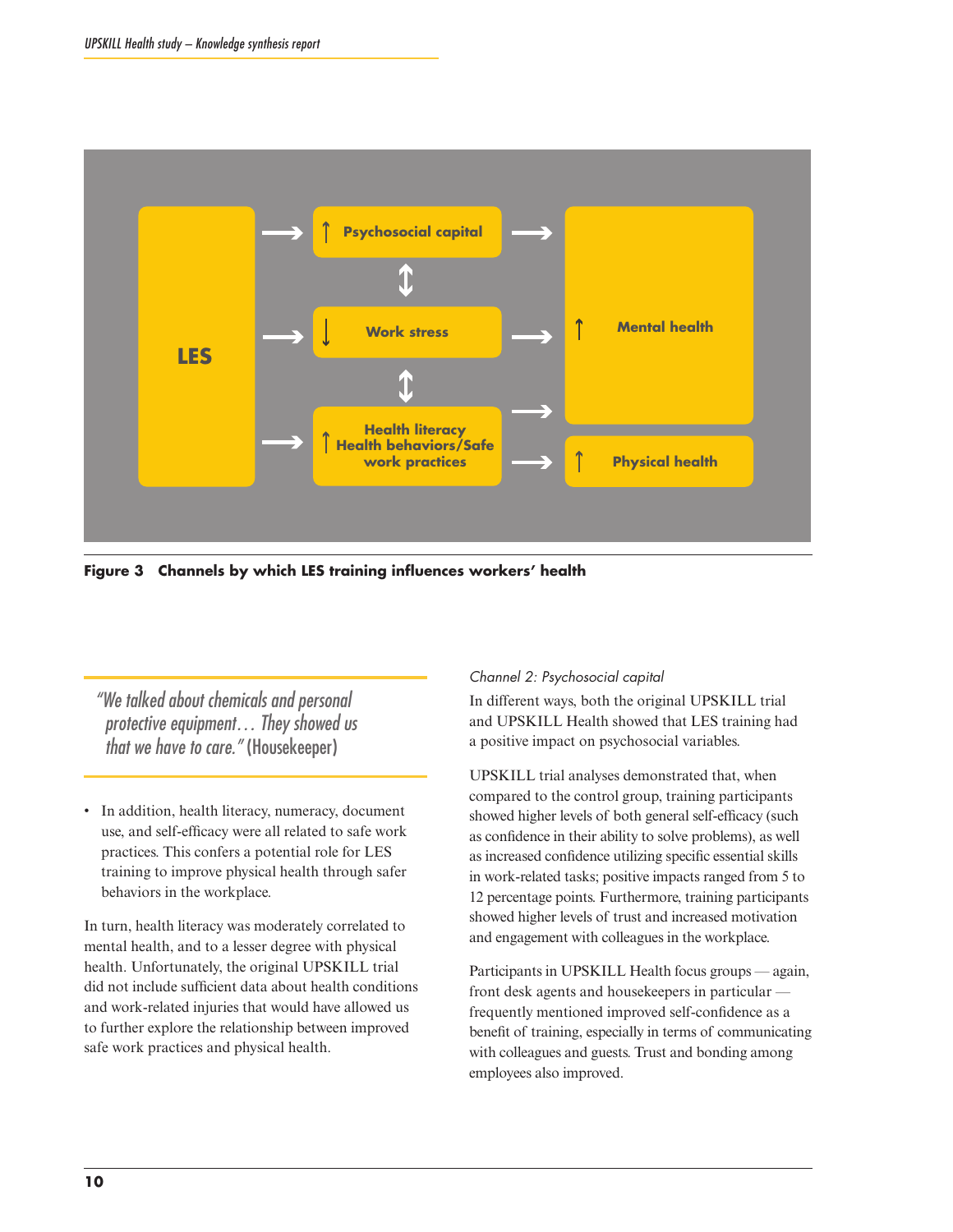*"People that took [UPSKILL] seemed to have a better relationship than new people who came in after the course was offered. I can tell the difference between the groups. The new group talks a lot more behind your back, rather than going to the person involved. A big part of training was about talking to each other, which is very important in the restaurant industry."*  (Food and beverage server)

Several employees reported that LES training had improved their job satisfaction and motivation at work. These participants commented that UPSKILL had re-engaged them at work by giving them an opportunity to work through conflict, and an "outlet" to discuss problems and to work collectively toward solutions.

As noted earlier, UPSKILL Health's quantitative analysis showed that a number of psychosocial variables — notably, self-efficacy, self-esteem, and motivation and engagement at work — were related to mental health. This analysis suggests that by producing positive impacts on psychosocial variables, LES training could be expected to yield mental health benefits in the longer term or with more sensitive measures.

### *Channel 3: Reduction in work stress*

In the original UPSKILL trial, participants who undertook the LES training reported a substantial reduction in work stress compared to those in the control group. LES training resulted in about a 25 percentage point reduction in the incidence of participants reporting work-related stress, which they attributed to UPSKILL. As noted above, UPSKILL Health's quantitative analysis established a strong association between work stress and mental health, which suggests that LES training and other interventions could have potential benefits for workers' mental health to the extent they help alleviate work stress.

One of the unique contributions of UPSKILL Health was to explore the ways in which participants in each occupation identified and described the specific challenges they encountered as a result of having low levels of LES in their jobs, and how work stress affected their mental health.

Many focus group participants noted that challenges related to having limited LES at work affected how they performed their jobs. They described how, prior to LES training, they were "*inefficient*", "*running around*", or doing "*unnecessary work*". Moreover, they described these situations as extremely stressful, and that this had negative effects on their performance at work. Employees from larger hotels (i.e., with more than 200 employees), women, and housekeepers were more likely to report stress than their counterparts.

Moreover, about three-quarters of the focus group participants identified some type of change related to their health after LES training, mostly through better management of stress at work.

*"My health has improved because my job pressure has reduced."* (Food and beverage server)

*"Before, we had no confidence. After, we have more confidence for work. Before, we have stress, we have tension, everything."* (Housekeeper)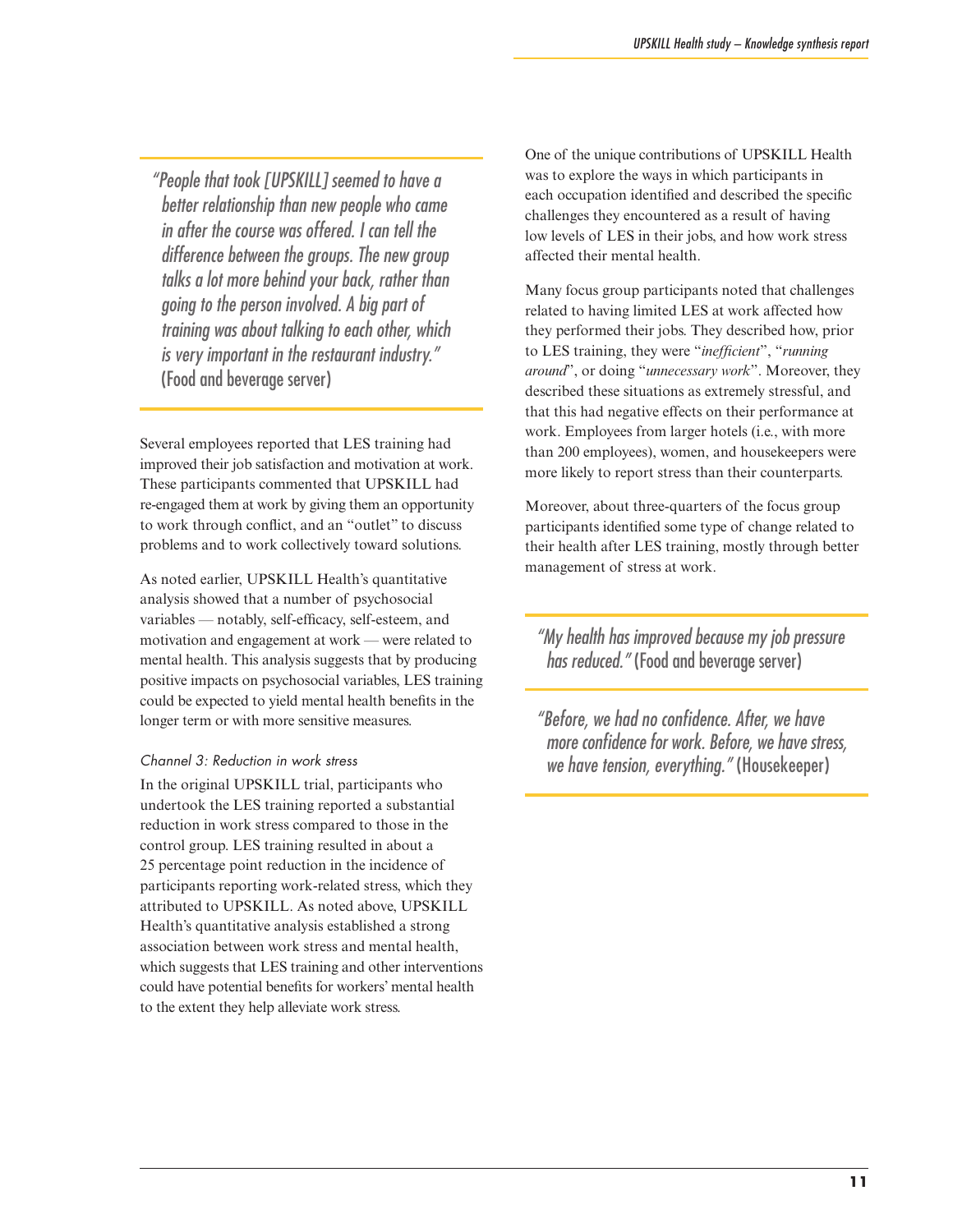# How is health related to workers' job performance?

### **PHYSICAL HEALTH**

The UPSKILL Health research team hypothesized that physical health would be associated with various aspects of job performance such as productivity and absenteeism, as suggested in the literature. However, the quantitative analysis found only one significant association: between physical health and absenteeism. Moreover, this connection was not made by participants in any of the focus groups discussions.

The lack of results in this area does not mean that physical health is unimportant for job performance. The vast majority of UPSKILL participants were working at the time they completed the surveys and can therefore be assumed to have had relatively good health. This "healthy worker effect" means there were not enough study participants in poor physical health to serve as a comparison, or to provide indepth information about their circumstances and experiences. Understanding the link between physical health and performance would likely be more feasible with research that focused on a sector with greater demands on physical health, or with more data on injury and chronic health conditions.

#### **MENTAL HEALTH AND WORK STRESS**

Results from the UPSKILL Health analysis of mental health and job performance were more robust.

• Mental health was modestly linked to more effective teamwork and better functional communication (i.e., workers' ability to meet national occupational standards in engaging effectively with customers and workplace colleagues).<sup>11</sup> Reduced work stress was likewise associated with better communication.

*"Training helped [me] to not be so stressed out… Before, [it was] stressful, [I was] running around, looking for people. After the training [I was] more polite, more patient, calm."*  (Food and beverage server)

- Both mental health and work stress were associated with a decrease in self-reported absenteeism.
- Mental health was also associated with several other variables that were themselves associated with aspects of job performance. For example, positive attitudes to learning were associated with knowledge of safe work practices, working safely and effective teamwork. Likewise, higher life satisfaction was also associated with effective teamwork.

### **LES TRAINING**

As seen in the previous sections, one of the main findings of UPSKILL Health was that LES training influenced workers' health *indirectly*, 12 by affecting intermediary factors that were, in turn, related to health. These intermediary factors include health literacy and safe work practices, psychosocial capital, and work stress. Given these indirect effects, UPSKILL Health researchers went back to the analysis of LES training outcomes to look at health-related elements of job performance.

- Improvements in numeracy were strongly associated with meeting national occupational standards for knowledge of safety and emergency preparedness procedures.
- Document use was strongly associated with working safely, again, in accordance with national occupational standards.

<sup>11</sup> Communication was assessed in accordance to national occupational standards established by Canadian Tourism industry associations.

<sup>12</sup> Though it is possible that direct effects might have been detected with a longer timeframe, additional health measures that were more sensitive to change, or a study population with more variability in health status.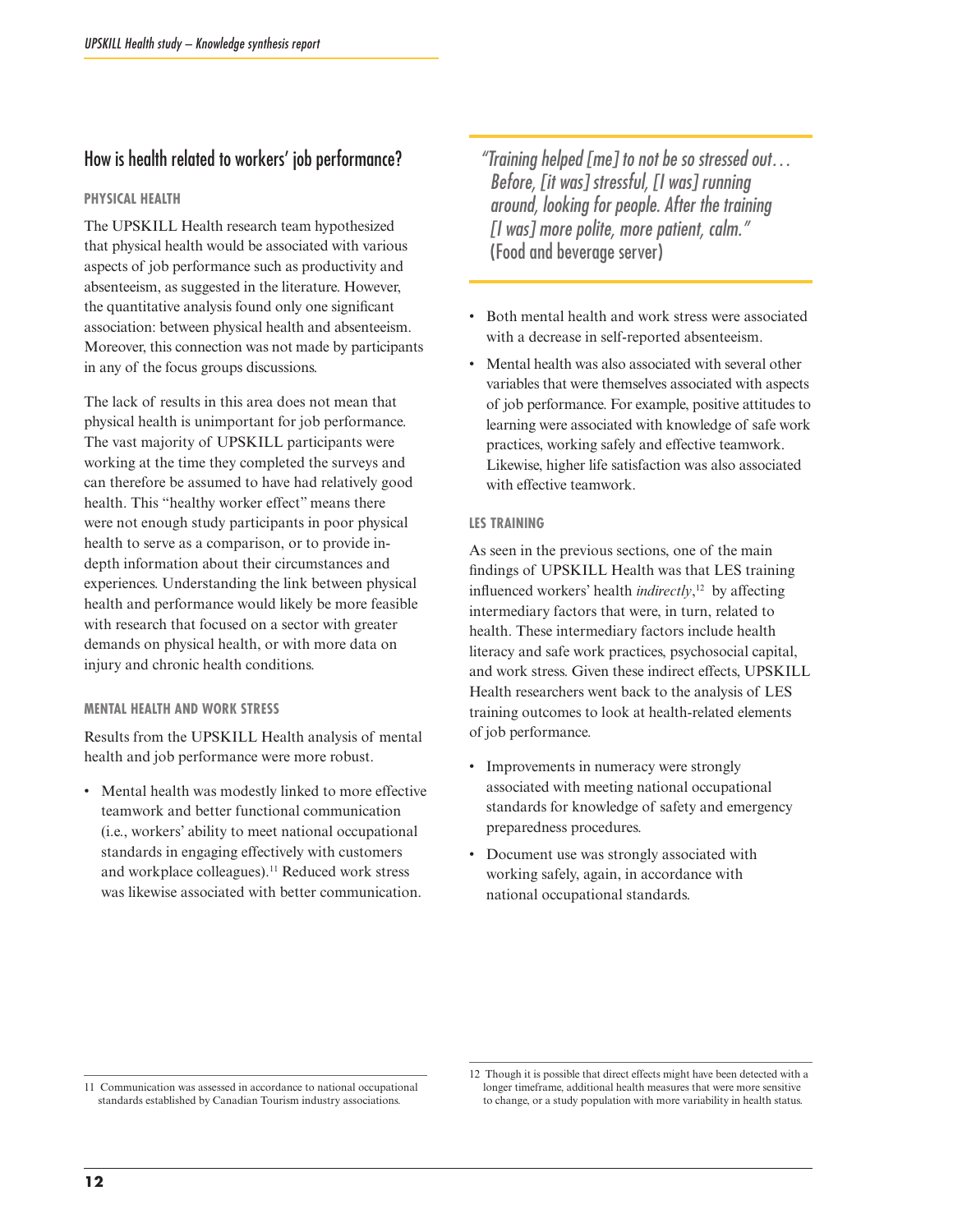These results are consistent with the findings from the qualitative analysis regarding the influence of LES training on health literacy, particularly in terms of helping workers understand the importance of safety procedures, and learn how to implement them in their work. When these procedures are important elements of job performance, it stands to reason that improvements in LES would in turn help workers do their jobs better.

The UPSKILL Health focus groups also allowed us to look at *how* LES training influenced other aspects job performance. We found these to be primarily related to reduced work stress, echoing — but also extending the findings from the quantitative analysis.

- As noted earlier, when focus group participants described the kinds of challenging situations they encountered in the workplace regarding LES, these situations generally concerned numeracy, critical thinking, oral communication and working with others. Workers talked about how the LES training they took helped them learn new communication tools, which helped them interact more effectively with guests. They described how this in turn reduced their stress.
- Likewise, focus group participants said they felt more confident as a result of the skills they had learned in training, and that this enabled them to bring about changes in their on-the-job attitudes and behaviors. Workers attributed this to having had a chance to gain relevant experience with a specific skill or task by practicing and observing it in the training environment, and/or to receiving positive reinforcement and feedback.

For the most part, however, we found that LES training influenced workers' work stress and job performance through *changes in coping strategies*. These refer to the variety of ways in which workers coped when facing a challenging situation related to limited LES, and their associated stress. We heard from many focus

group participants that as a result of the strategies they learned in LES training, they were better able to simultaneously manage their stress-levels and improve their performance at work. Examples of these changes include the following:

- Participants who took the training changed the way they approached a given problem. For example, prior to UPSKILL asking for help was the most common strategy workers used, followed by trying to find the solution on their own. Workers also described using emotion-focused strategies such as avoiding a challenging situation (such as talking to guests), blaming themselves or others, or venting about a problem.
- After the LES training, participants reported using a broader range of problem-focused strategies such as logically analyzing the situation, evaluating the pros and cons of different options, and better planning.
- Changes in the pattern of emotion-oriented coping were also observed, with fewer participants describing situations in which they used strategies such as avoiding or disengaging from a challenging situation, and more re-framing or re-interpreting the problem in a positive fashion.
- *How* the LES training reduced work stress in other words, the types of coping strategies workers used — differed by occupation group. For example, front desk agents told us they learned skills to deal more effectively with difficult guests, but kitchen staff found ways to deal with frequently changing group dynamics due to high turnover.

This overall improvement in positive or adaptive coping strategies could explain why the UPSKILL trial found improvements in many dimensions of job performance. Figure 4 illustrates the six key ways in which LES training decreased work stress for UPSKILL participants.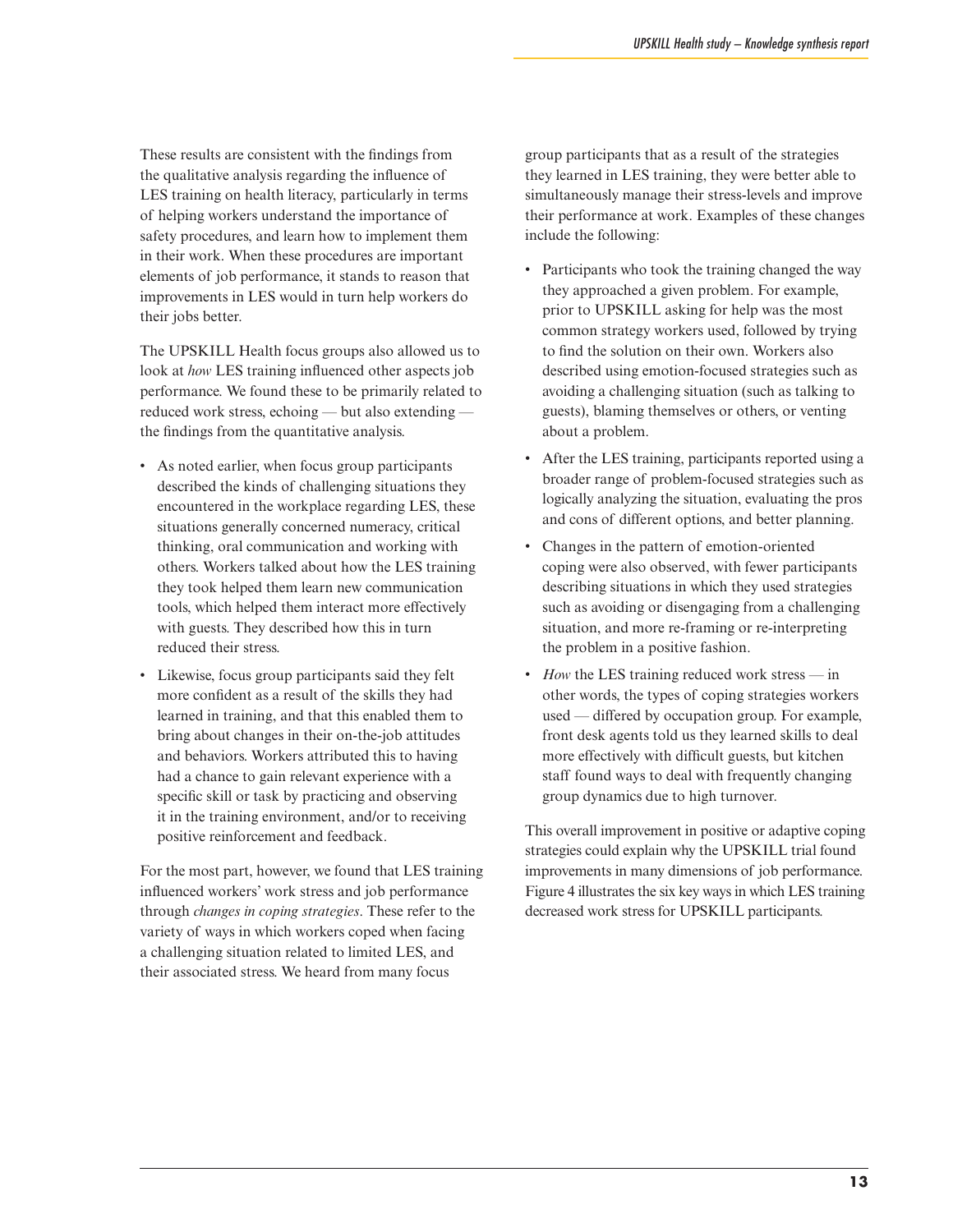

**Figure 4 Mechanisms by which LES training decreased work stress**

### How is health related to business outcomes?

The in-depth analysis conducted in UPSKILL Health found several factors that had a positive influence on business outcomes for participating firms:

- Reducing work stress is important for business outcomes. In UPSKILL Health, we observed a significant association between low and declining work stress and positive business outcomes, including revenue, productivity, absenteeism, and labour costs.
- Workers' self-esteem is also important for business outcomes. Workers' self-esteem at follow-up was associated with positive changes in their job satisfaction and morale, their receptivity to new challenges, their desire for further training and certifications, their likelihood of staying with the firm (as reported by management), and better sales and upselling by servers.
- An unexpected finding was that the relationship between health literacy and business outcomes was not always positive or consistent, likely as a result of measurement issues.13 In order to better understand the links between health literacy and business outcomes in future research, it will be important to develop measures that can capture participants' health in both work and non-work settings, and ideally, the perspective of employers as well.

Together, these results reaffirm the importance of psychosocial factors not only to workers' well-being, but also to firms' bottom line. They illustrate the important role that psychosocial factors can play, not only in achieving better business outcomes through enhanced job performance, but also in the influence the business environment may have on workers' experiences.

<sup>13</sup> Not only is measurement of health literacy still very much an emerging field, but the measures developed for UPSKILL did not explicitly refer to the workplace context or align with business needs. Instead, they measured participants' ability to utilize health information, including outside the workplace. The negative correlation arises when the business had health and safety as a priority, but these expectations weren't fully met, even while LES training produced health literacy effects.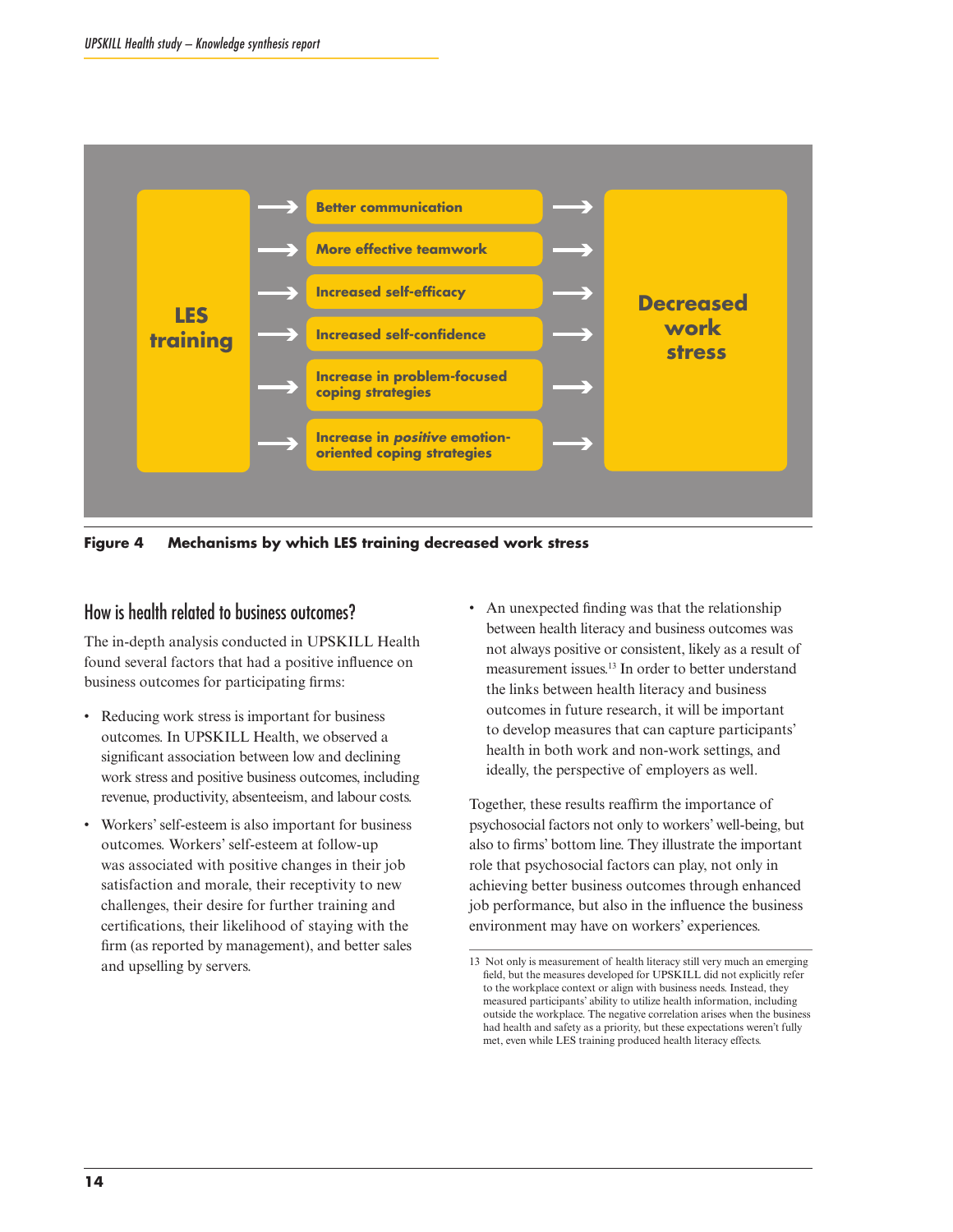# How did results differ for specific sub-groups?

We had limited opportunities to examine differences in program impacts among different subgroups, due to small sample sizes available (three-quarters of the UPSKILL sample was female, for example) and the logistical challenges experienced during qualitative data collection. Nonetheless, several interesting results did emerge:

- Quantitative findings suggest that men and women benefitted equally from the LES training with respect to most aspects of job performance, and healthrelated outcomes such as reduced work stress.
- Housekeepers all of whom were women were the least likely occupational group to report reductions in stress during the focus groups. In fact, a few housekeepers and food and beverage servers reported increased work stress due to training, as a result of the additional demands placed on their schedules without a corresponding adjustment in their workload. For example, housekeepers were still required to clean the same number of rooms during their shift, even if they had training that day.
- • Although the UPSKILL trial determined that immigrants experienced larger skill and job performance improvements from LES training, UPSKILL Health analysis suggested they did not derive more health benefits than Canadian-born workers. Immigrants also tended to report less reduction in work stress. Future research should examine to what extent length of time since immigration could be a factor influencing health at work, given existing research showing that recent immigrants tend to have better health than the Canadian-born population.
- • Workers' levels of work stress and self-efficacy at baseline were significantly associated with job performance gains, though not health impacts. Those who reported higher stress at baseline experienced greater impacts with regard to communication and teamwork than those who had lower stress. Similarly, workers who reported lower self-efficacy at baseline had significantly better job performance assessments at follow-up than those with higher self-efficacy.
- There were several differences in the use of coping strategies reported by different sub-groups in our focus group discussions. For example, while help-seeking strategies did not differ by gender, immigrant status, or unionized/non-unionized workplace, differences were found based on occupational role. For instance, front desk agents and food and beverage servers were much more likely to report approaching management for help compared to kitchen staff and housekeepers. This may be related to the higher LES and language skills in the first two occupational groups.
- Participants from small hotels (i.e., fewer than 50 employees) were also more likely to report seeking help from coworkers than those working at medium-sized or large hotels, implying that close relationships among employees at smaller hotels may be an important source of support for those coping with low levels of LES. However, the small number of participants in our qualitative sub-study makes us cautious to generalize these results.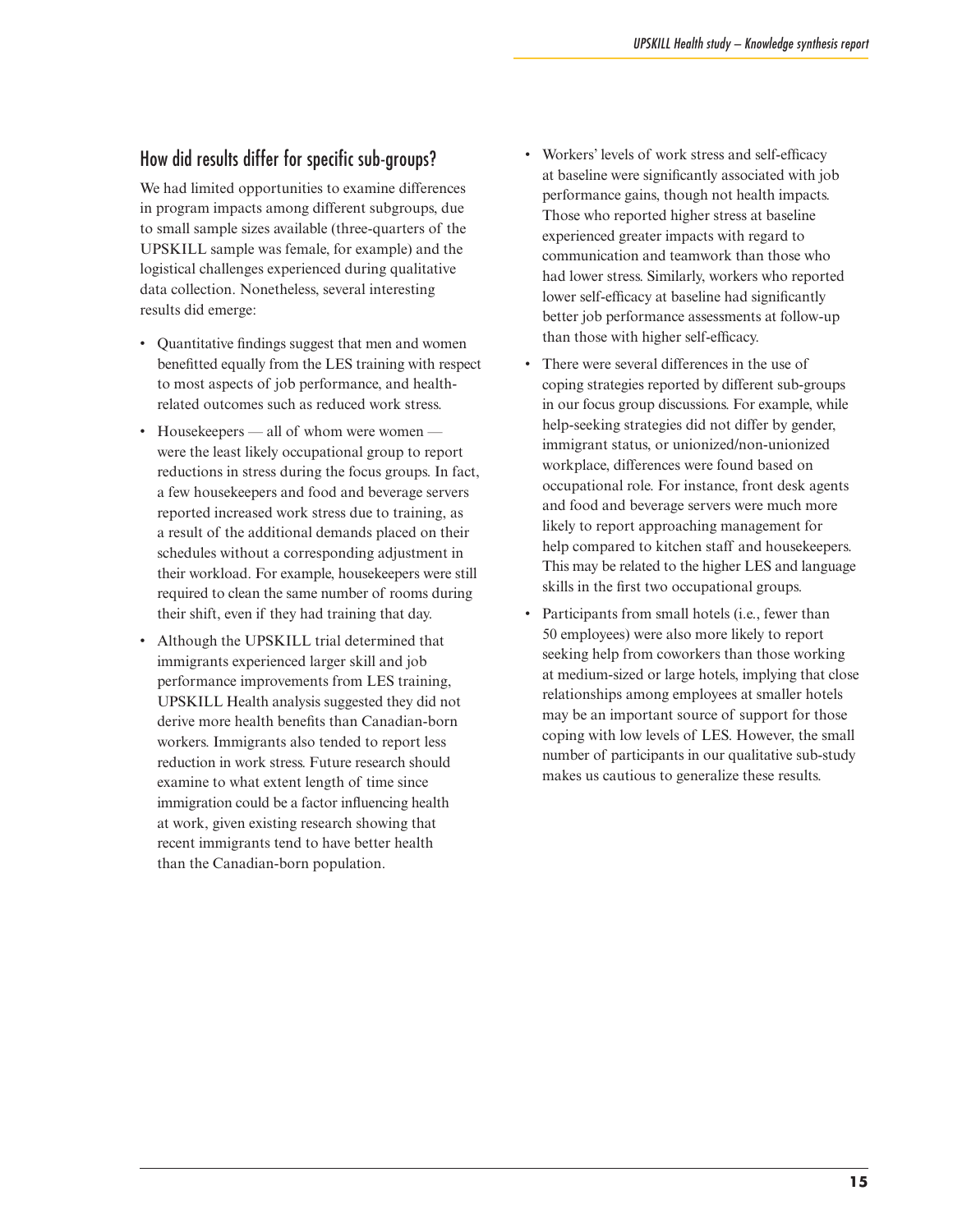# 4. Summary and discussion

The conceptual model developed by the UPSKILL Health study team incorporated a number of areas of research related to adult learning and health, and situated these in the workplace context. The result is a comprehensive model of LES, health, and job performance that incorporates pre-existing characteristics, intermediary factors, and outcomes for workers as well as firms. Empirical testing with data from the original UPSKILL trial generally supported the conceptual model, and results from UPSKILL Health's qualitative component provided considerable depth and nuance to this understanding in several areas, as described below.

# How personal and workplace characteristics relate to health

Workers' personal characteristics — especially psychosocial capital such as self-esteem and resilience — were more strongly related to mental health than to physical health; likewise, work stress and quality of work life, along with other working conditions, appeared to influence workers' mental health more than their physical health.

A wide variety of workers' personal traits were also associated with health literacy, which in turn was strongly related to mental health. These results suggest that interventions to enhance workers' psychological and social capital could yield benefits for mental health. Interventions that combine with improvements in human capital (learning) and working conditions could have even more impact.

### How LES training can influence health

Although the original UPSKILL trial found few direct effects of LES training on health, UPSKILL Health provided compelling evidence of *indirect* effects. This study's results provided important insights into the *channels of influence* by which LES training can affect health — for example, it confirmed that LES training influences workers' health by improving *health literacy and health behaviors* such as safe work practices.

Furthermore, UPSKILL Health highlighted the role of *psychosocial capital* as influencing the effect of LES training on health, which had been underexplored in the literature. Improved self-efficacy and self-esteem, for example, were shown in UPSKILL's quantitative analysis to be benefits of LES training. Likewise, in UPSKILL Health's focus groups, self-confidence was often cited by participants as an important benefit of training, along with improved job satisfaction and motivation at work. In turn, this study found all these variables to be significantly associated with mental health.

UPSKILL Health was also able to substantiate and explore the significant reduction in self-reported *work stress* found in UPSKILL among training participants, and to quantitatively and qualitatively establish a relationship between work stress and mental health. The majority of focus group participants, for instance, identified better management of stress at work as a key benefit of training.

Together, these results point to the value of interventions that act on intermediary factors that influence health in the longer-term, of which health literacy, psychosocial factors, and work stress appear to be most promising.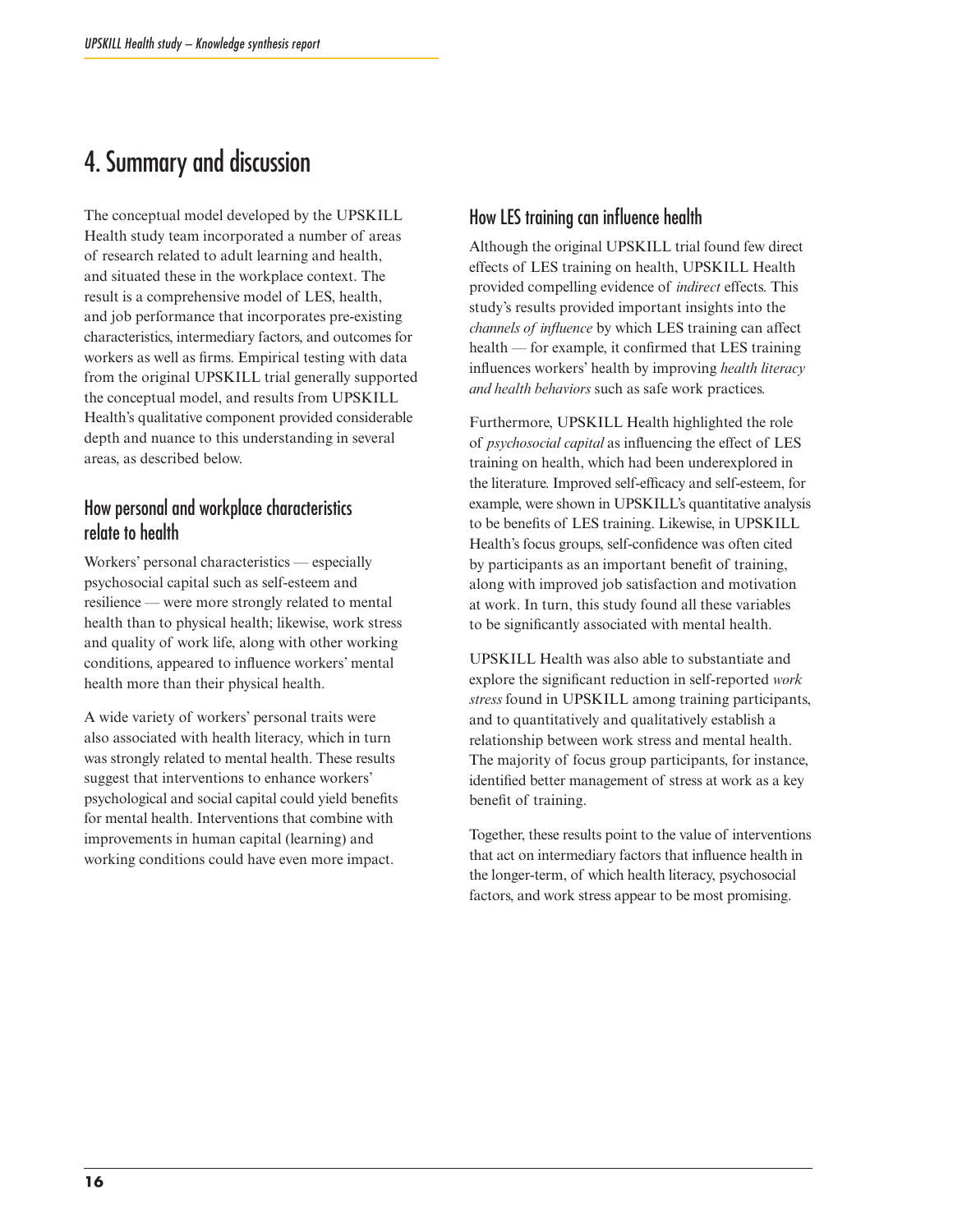# How health affects job performance

Contrary to expectations, UPSKILL Health showed little direct association between physical health and job performance except in terms of reduced absenteeism, though this may be due to the generally healthy status of the participants. Again, study results were more compelling in terms of mental health, which was strongly associated to improvements in absenteeism, communication, and teamwork, as well as other factors related to job performance (e.g., life satisfaction).

UPSKILL Health also found evidence of *indirect* relationships between health and job performance, such as through improved LES, health literacy and safe work practices. Housekeeping staff, for example, remarked on their improved knowledge of safety procedures and protocols, such as wearing protective equipment when using cleaning products.

A key contribution of UPSKILL Health's qualitative component was its examination of how LES training affected workers' health and work. Focus group participants noted improved communication skills, reduced work stress, and especially, *changes in coping strategies* to deal with stress associated with limited LES at work. In particular, they described using a broader range of adaptive coping strategies such as planning ahead to deal with challenges, which reduced their stress and in turn, improved their job performance.

### How health relates to business outcomes

Though this analysis had limited statistical power, UPSKILL Health found evidence that employees' reduced work stress was associated with positive business outcomes such as revenue and productivity; workers' self-esteem was likewise associated with

positive business outcomes. The role of health literacy in business outcomes was less clear, however, which suggests employers and workers might understand and value this concept differently. More research in this area is needed, as noted below.

# Sub-group differences

This study found few sub-group differences in terms of health-related effects, implying that LES training may be beneficial for all workers. In terms of *indirect* benefits and job performance gains, however, workers who reported high work stress and/or low self-efficacy at baseline experienced greater impacts. Defining workers who are vulnerable to poorer health outcomes is important; a recent study by Smith (2015) identified these as younger workers, non-permanent employees, and those working in small workplaces as vulnerable groups. Identifying "vulnerable workers" has merit if it means workers have an opportunity to participate in potentially beneficial interventions without feeling targeted.

While there is more to learn about how certain groups derive benefit from interventions such as LES training, UPSKILL Health findings suggest training benefits are likely enhanced by strengthening sub-group ties (within occupational groups, for example).

# Promising directions

Taken as a whole, UPSKILL Health findings reinforce the workplace as an important life domain for health, and an under-explored setting for health interventions. Both the UPSKILL trial and UPSKILL Health indicated benefits of workplace LES training for both workers *and businesses*. These benefits may extend to other workplace interventions that focus on enhancing workers' skills and capabilities and reducing work stress.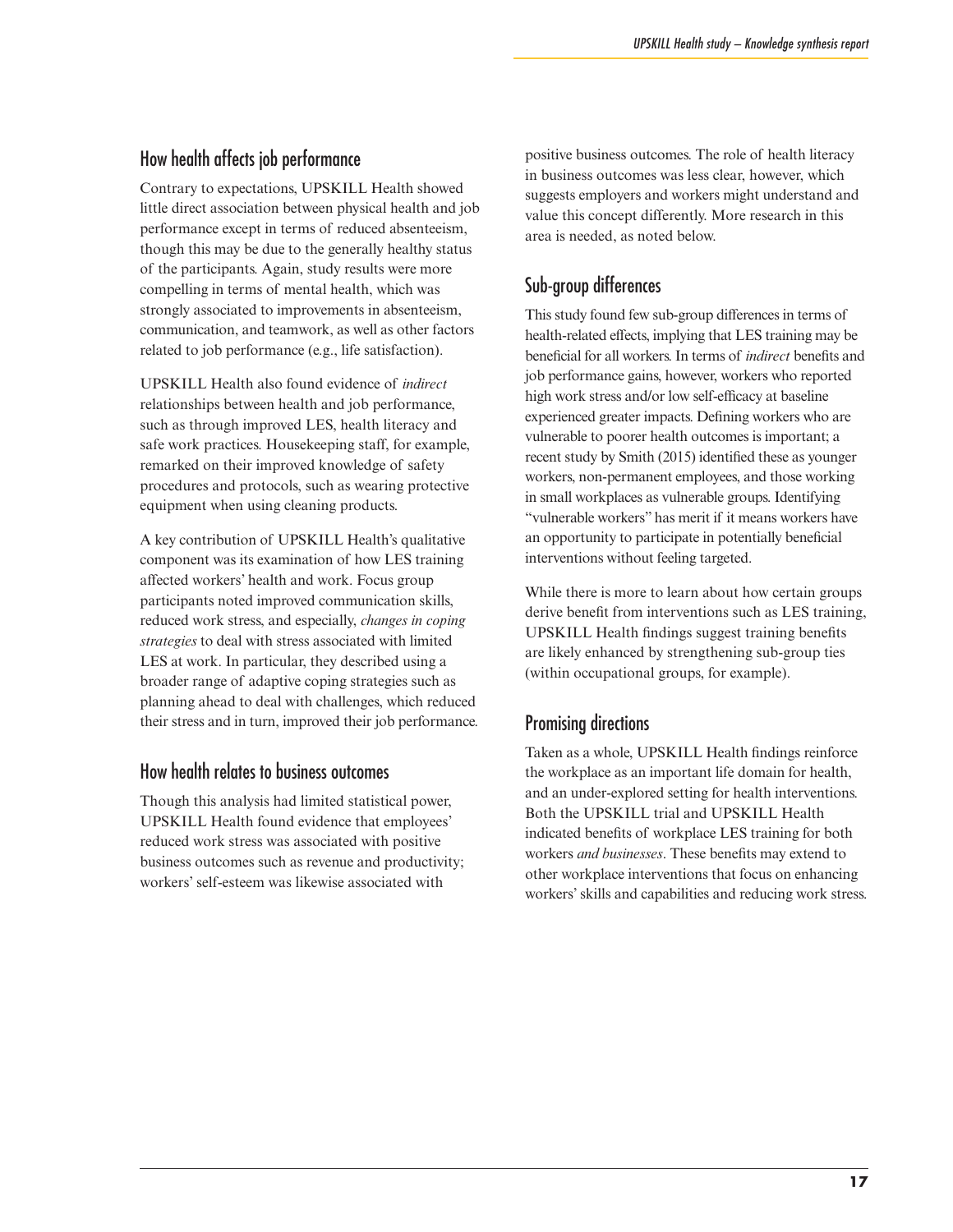It seems clear that work stress is a critical influence, not only for workers' mental health and job performance, but also for business outcomes. Workplace interventions to reduce work stress are promising and should be seen as an investment for firms, as well as interventions promoting workers' self-efficacy. Interestingly, the LES training provided through UPSKILL enhanced workers' psychosocial capital and health literacy and reduced their work stress, while also enhancing their skills. De facto, it promoted positive mental health in the workplace, even if it was not itself a health intervention. This is in line with recent theoretical work in the field, which includes management practices and organizational development as important elements of an integrated approach to workplace mental health (LaMontagne, Martin, Page, Reavley, Noblet, Miner, Keegel, & Smith, 2014).

By influencing many important psychosocial and other determinants of health such as health literacy, LES training appears to have broad applicability and relevance for population health interventions. Findings from interventions similar to UPSKILL show the wide-ranging nature of reported training outcomes and underline the merit of taking a multi-dimensional and multi-level approach to designing, implementing and evaluating non-health workplace interventions.

# Remaining research gaps

The comprehensive conceptual model developed in the UPSKILL Health study is a starting point for understanding the relationship among factors important to LES, health and performance. Ongoing refinement should focus on specific processes for improving physical and mental health, and incorporate the full spectrum of important worker-level characteristics, such as chronic health conditions, injuries, experience of stressful events and situations (e.g., stress at home), experience of distress, and health behaviors and practices.

Another important gap to address is determining how specific LES interventions can be developed for groups that may be vulnerable for poorer physical and mental health outcomes. UPSKILL Health identified that workers with higher work stress or low self-efficacy benefitted disproportionately from LES training. Further work to define vulnerability in relation to LES and physical and mental health outcomes could permit better targeting of interventions, if needed.

Further exploration of health literacy and its links with workers' characteristics (e.g., social capital, education) would help to better understand the *mechanisms* by which health literacy affects health, especially mental health. Better measures of health literacy are needed, especially those that are sensitive to context. In particular, considerable work needed to better define and understand health literacy in a workplace context, and to include the perspectives of employers as well as workers in assessing its relevance and value. This work should explicitly address mental health, and could examine health literacy in relation to workplace initiatives for mental health promotion and psychological safety at work.

Finally, UPSKILL Health has demonstrated the importance of evaluating the potential health effects of interventions *outside* the health sector, particularly those that are relevant to large segments of the population. While there is considerable research about the social determinants of health, knowledge about how to act on these in ways that will improve population health is sorely lacking. Workplace skills training holds considerable potential to achieve health outcomes at a population level. Testing modifications to training interventions that could enhance these outcomes is a clear next step.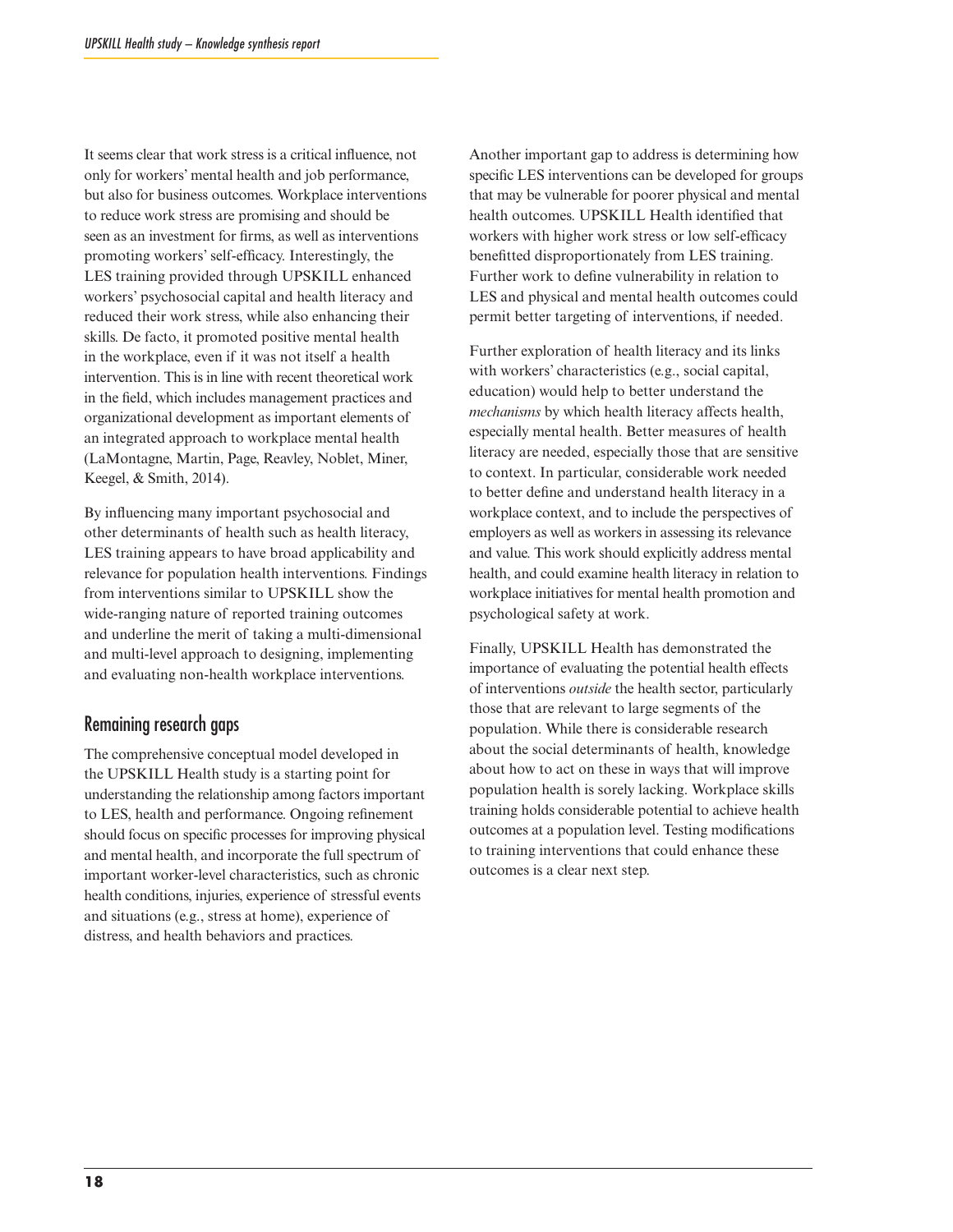# 5. Conclusions and implications

With its comprehensive, mixed methods and exploratory approach, UPSKILL Health fully met its goal to explore the relationship of LES to health and performance. The study has addressed existing research gaps by generating new evidence about how LES are related to health and performance, what factors influence this relationship, how, and for whom. By leveraging UPSKILL's rigorous research design and comprehensive dataset, UPSKILL Health has been able to explore these relationships conceptually and empirically, and examine the *effects* of workplace LES training on health and performance for workers and businesses. The qualitative component has added depth and nuance to these findings by providing an opportunity for participants to voice their own thoughts, opinions, and experiences.

Using data from employees and managers, UPSKILL Health brought together researchers, LES trainers/ practitioners, and the Public Health Agency of Canada to better understand the connections between LES skills, job performance, and physical and mental health. Implications of the UPSKILL Health project for each of these sectors are outlined below, as well as some potential next steps in research to further develop knowledge on skills and health. While this discussion of implications is organized by sector/ audience, there are clear points of connection and potential overlap — among some of these observations. This suggests the value of efforts to work together across sectors to deepen and expand the evidence base, and to realize potential joint benefits from interventions such as LES training. In this respect, we feel UPSKILL Health has served its overall purpose, which was to guide future thinking about the development of policy and interventions to improve health in a workplace context.

### **Business**

### **BENEFITS FOR EMPLOYERS OF LES TRAINING GO BEYOND IMPROVEMENTS IN LES SKILLS**

From a business perspective, the UPSKILL trial demonstrated that LES training was an effective intervention with good return on investment — it improved workers' skills and these gains translated to better business outcomes. Both the UPSKILL trial and UPSKILL Health also demonstrated that investment in LES training led to many other gains in terms of workers' psychosocial capital and decreased work stress, which in turn were associated with improved job performance and business outcomes.

UPSKILL Health showed that psychosocial variables and work stress are both related to mental health. Recognizing that depression is the primary reason for absenteeism and increased costs for businesses (Wang, Beck, Berglund, McKenas, Pronk, Simon, & Kessler, 2004), innovative strategies to improve the well-being of employees should not be overlooked, including strategies that are not focused explicitly on health.

### **INVESTING IN EMPLOYEES' MANAGEMENT OF WORK STRESS**

UPSKILL Health demonstrated that work stress is directly related to workplace characteristics, creating an opportunity for employers to improve the work environment of their employees. In addition to changing structural conditions of employment (e.g., working conditions, work-family arrangements), this study suggests that offering opportunities for employees to develop effective coping strategies to manage work stress will be beneficial. Further training to improve work stress management would increase both employees' productivity and well-being.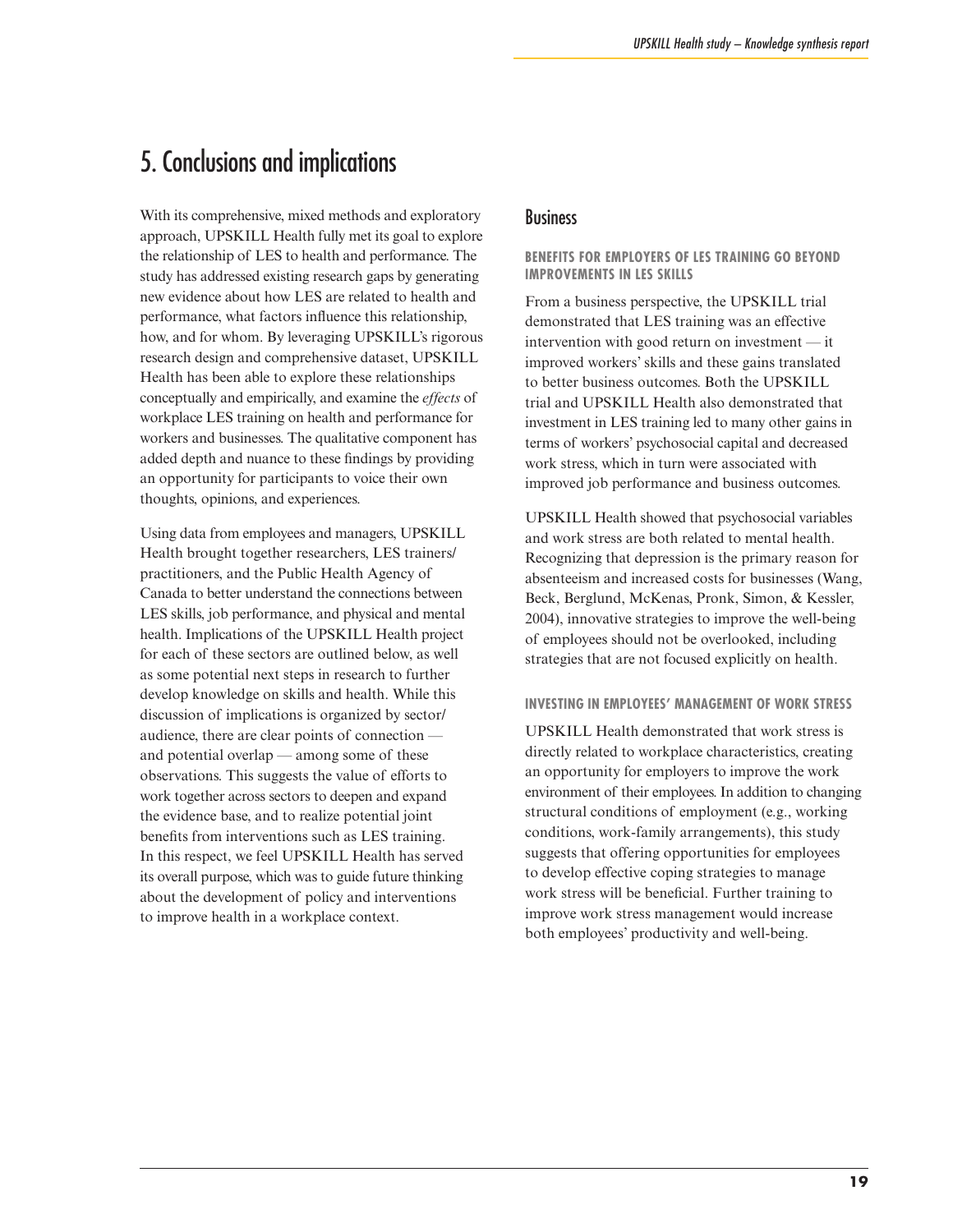#### **OTHER BUSINESSES MIGHT BENEFIT FROM LES TRAINING**

The scale of the original UPSKILL trial and the scope of the LES training intervention make it reasonable to expect that businesses in sectors with similar employee populations as in tourism accommodations — particularly retail, catering and restaurants — could see results like those found in the UPSKILL trial and UPSKILL Health. However, UPSKILL Health results also suggest that *a broad range of businesses could benefit* from workplace LES training, insofar as they share similar business needs and skills-performance frameworks (e.g. how skills drive performance and business outcomes related to service provision, productivity, health and safety, and human resources). As with the UPSKILL trial, the specific curriculum of LES training interventions would have to be developed to meet the particular requirements and challenges of each sector and organization.

### Skills training

### **LES PRACTITIONERS HAVE THE POTENTIAL TO HELP IMPROVE TRAINEES' HEALTH**

LES trainers and curriculum developers should be aware that UPSKILL's LES training affected many factors related to physical and mental health, such as self-efficacy, resilience, social capital, and health literacy. Under the right circumstances, LES training might even be expected to affect health more immediately, if not directly (see below).

More importantly, UPSKILL Health results highlight the opportunity to design curricula and delivery methods that proactively enhance psychological and social capital, coping skills, and health literacy, including recognition of the stress involved in having low levels of LES. In the workplace, this could mean that employees are trained in occupational groups, and encouraged to practice new skills with each other, and to share and develop new coping strategies.

#### **ENHANCE HEALTH LITERACY IN THE TRAINING CURRICULUM**

There is no doubt that LES skill gains led to improvements in health literacy, which could potentially result in fewer physical injuries at work as well as stress reduction, as employees feel more confident reading, understanding, and using information that affects their health. To the extent that health literacy were to be explicitly incorporated into LES training curricula in the future — through both health content and developing specific related skills — these effects could be enhanced. While UPSKILL's training already included some elements of health literacy in the workplace (e.g., in relation to chemicals in cleaning products), workplace LES training curriculum could incorporate elements about workers' rights and awareness of corporate policies regarding health and safety. LES curricula could also incorporate health-related information and health literacy *outside* of the workplace. For example, reading, numeracy and document use exercises may include reading medication information, such as side effects and dosage instructions.

Incorporating health literacy considerations into LES training curriculum means that an equal focus needs to be on understanding, and *using* such information. Providing trainees with opportunities to practice their skills would reinforce skills acquisition in this area, as it did with LES more generally.

#### **INCREASE FOCUS ON WORK STRESS REDUCTION**

While improvements in *mental health* are not an explicit goal of workplace LES training, it would appear this is an area with considerable potential to improve workers' well-being and performance. In the same way that LES training focuses on developing strategies to improve and use LES skills, this could include a more explicit focus on adaptive ways to cope with the associated stress of limited LES, particularly in ways that promote social cohesion and connection. Providing employees with resources in case they need additional support may also be appropriate. In this vein, it may be beneficial to consider how LES training could combine with other skills development approaches such as mental health promotion and mental health literacy, to result in greater or more direct mental health outcomes.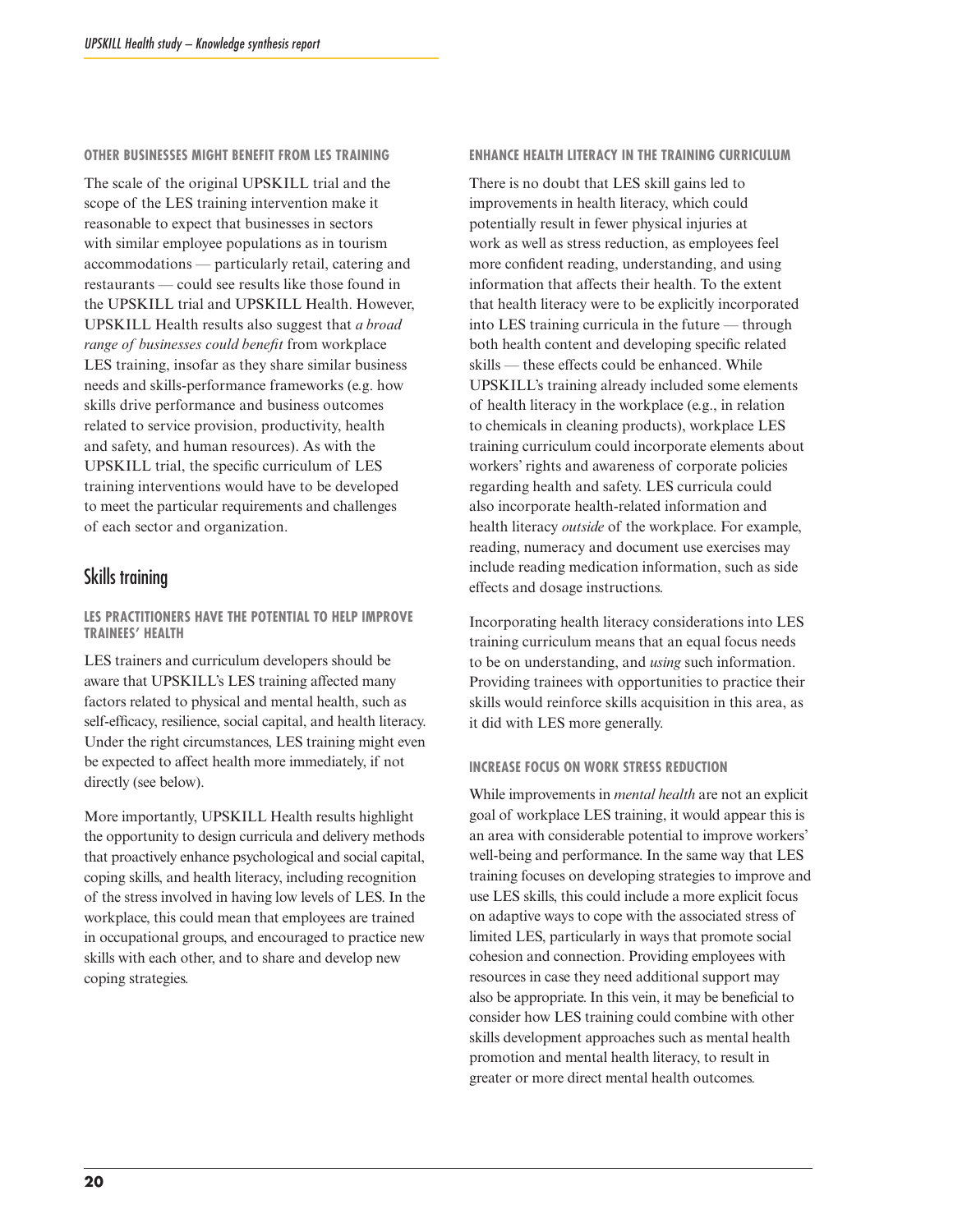### **Governments**

#### **SUPPORT STRATEGIES TO IMPROVE MENTAL HEALTH PROMOTION IN THE WORKPLACE**

Mental health programs in the workplace often focus on mental illness prevention (e.g., detecting the signs of burnout, depression, anxiety), and directing employees to external professional resources if needed. However, programs that reinforce self-confidence and self-efficacy — such as through skills development — can also lead to better work experience through a reduction in the amount of stress experienced at work, better overall job satisfaction and better psychosocial outcomes.

### **EVALUATE OTHER NON-HEALTH INTERVENTIONS THAT HAVE POTENTIAL TO PROMOTE HEALTH**

Non-health interventions such as UPSKILL's LES training had a significant effect on workers' stress reduction and other factors related to health, particularly mental health. UPSKILL Health showed that much of this was the result of better communication with teammates, managers and hotel guests, better teamwork, changes in participants' use of coping strategies, as well as an increase in selfefficacy and self-confidence, and safer work practices. In other words, a non-health intervention achieved substantial indirect effects on a number of areas known to influence health.

UPSKILL Health, therefore, provides additional justification for evaluating the health and related outcomes of non-health interventions. Other interventions that address workers' stress, coping strategies, and skills/capabilities could be valuable tools to decrease work stress and promote mental health.

### **SUPPORT MORE RESEARCH ON THE EFFECTS OF LES OUTSIDE OF WORK**

UPSKILL Health has provided strong evidence that LES training has potential to generate a range of health-related and job performance benefits, and is therefore relevant to a number of different sectors and stakeholders. Indeed, we observed many impacts from LES training on various social determinants of physical and mental health. In the same way, workers' LES skill gains may be transferable to other life situations (e.g., increases in employability, involvement in civic life, health literacy at home). Future research that takes an intersectoral perspective is likely to be more comprehensive (and cost-efficient) than that which focuses on a single dimension or set of outcomes.

Although our exploration of such "spillover" effects was limited in UPSKILL Health, more research should focus on the potential for workplace interventions such as LES training — particularly those that involve improvements in skills, health literacy and work stress — to demonstrate benefits outside of work, such as at home with family. Focusing on the role of women as key health care decision makers in the family would be an important contribution in this area.

### **CONTINUE TO ENGAGE IN CROSS-SECTORAL RESEARCH INITIATIVES**

Designing and implementing population-level, health intervention research will necessarily require a cross-sectoral, cross-departmental approach on the part of policy makers and funders. This collaboration can be cost-efficient — UPSKILL Health was able to capitalize on rigorous intervention research funded by another government department at a fraction of the cost of primary data collection. Moreover, this collaboration is essential to support research on effective ways to promote public and population health through action on social determinants such as training, education, and employment, given that many of the policy levers for influencing these determinants lie outside of the health sector.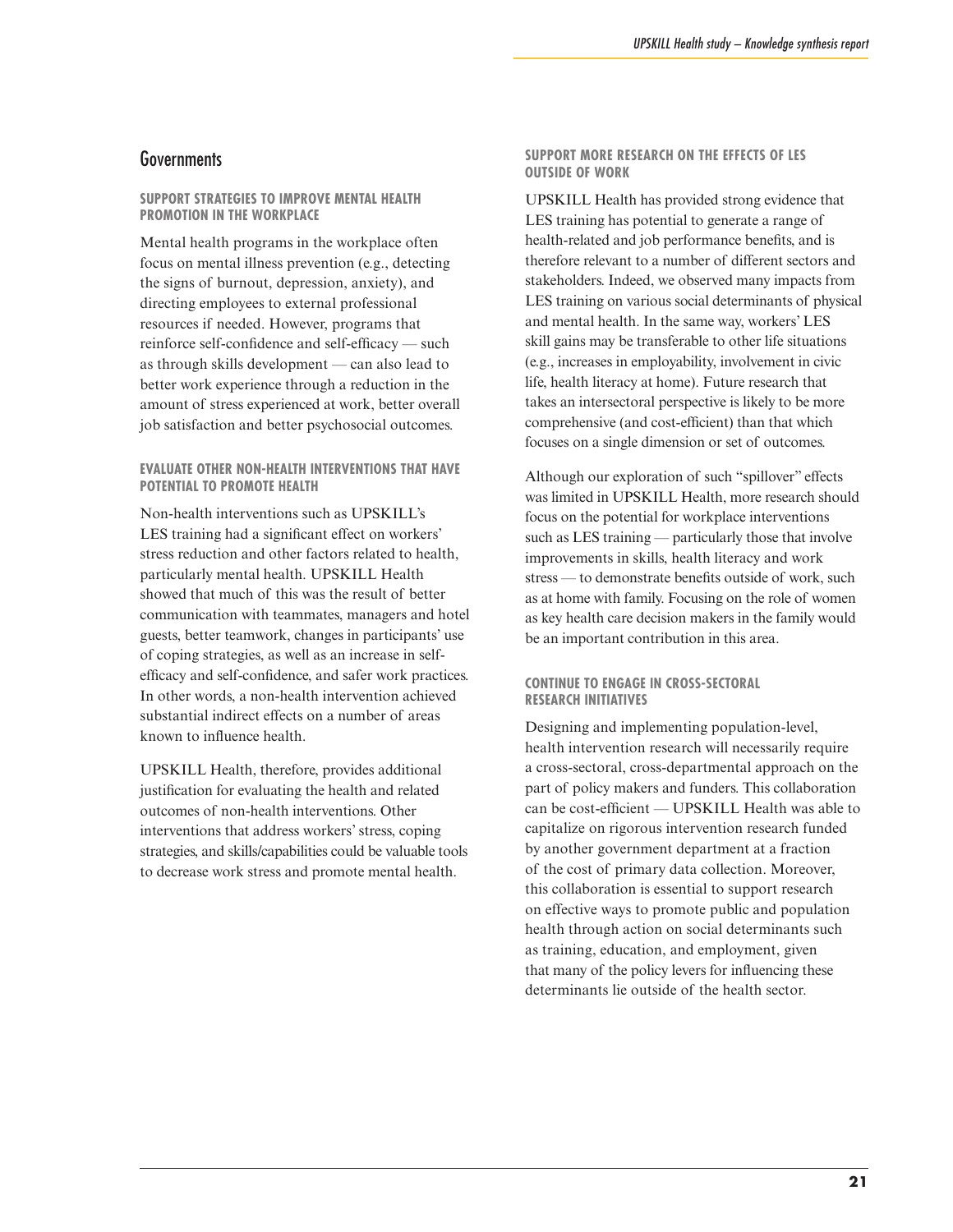### Research

#### **INCORPORATE PRIMARY COLLECTION OF MORE ROBUST HEALTH DATA**

In the context of UPSKILL Health, where we explored the links between LES, physical and mental health and job performance, the use of a secondary data set was appropriate. It allowed the research team to identify key relationships not yet established in a Canadian context. However, a purpose-built health study — especially one with a longer timeframe could include a greater number of health-related variables (e.g., chronic health conditions, injuries), and provide for a more in-depth analysis of direct and indirect health outcomes and changes over time. As well, primary data collection via a purpose built study would allow researchers to examine the causality of effects and confounding factors in particular (as in Marchand, Durand, Haines, & Harvey, 2014).

#### **DEVELOP A THEORY THAT SPECIFICALLY LINKS LES AND WORK STRESS**

Work stress is multi-dimensional and originates from different mechanisms related to both work factors (e.g., workplace harassment, task overload) and individual characteristics (e.g., self-confidence, personality traits, skill-levels). However, work stress that results from poor LES has not been extensively studied.

While UPSKILL Health allowed us to shed some light on how improvements in LES can decrease work stress through changes in coping strategies and better functional communication, a sensitive measure of work stress that considers skills has yet to be developed. Such a measure would enhance ability to adequately measure the work stress that results from limited LES, and any associated impacts on mental health.

#### **DEFINE AND IDENTIFY VULNERABLE WORKERS**

Given the wide range of impacts on psychosocial capital found in the UPSKILL trial, we expect that LES training may provide other, potentially stronger benefits for groups that could be considered vulnerable to workplace injury. On the basis of UPSKILL Health, this definition could be broadened to include workers with adverse mental health outcomes.

### **DEVELOP BETTER MEASURES OF HEALTH LITERACY IN A WORKPLACE CONTEXT**

While health literacy in general has evolved as a concept and theory, its measurement is still in its infancy. There is not yet a validated health literacy measurement tool, and while there are screening tools, these are insufficient for the purposes of measuring change as a result of an intervention.

Given the gap identified regarding measurement of health literacy in the workplace, future research should also focus on the definition and measurement of health literacy in the workplace, and its links to physical and mental health outcomes. On the basis of UPSKILL Health, it would appear health literacy may operate differently in a workplace context, at least for employers; the question remains as to whether this implies differences in construct, and hence, the need for different tools to measure it and more targeted interventions to improve it.

### **DEVELOP AND TEST CUSTOMIZED SKILLS TRAINING**

Now that UPSKILL Health has provided evidence of health-related benefits to workplace skills training, it raises the question as to whether greater effects could be derived from a skills training intervention that was deliberately designed with such goals in mind. Incorporating components to address work stress and mental health, coping, and social capital would be obvious candidates. Testing such an intervention in the context of a rigorous demonstration project would leverage the promise of both UPSKILL and UPSKILL Health.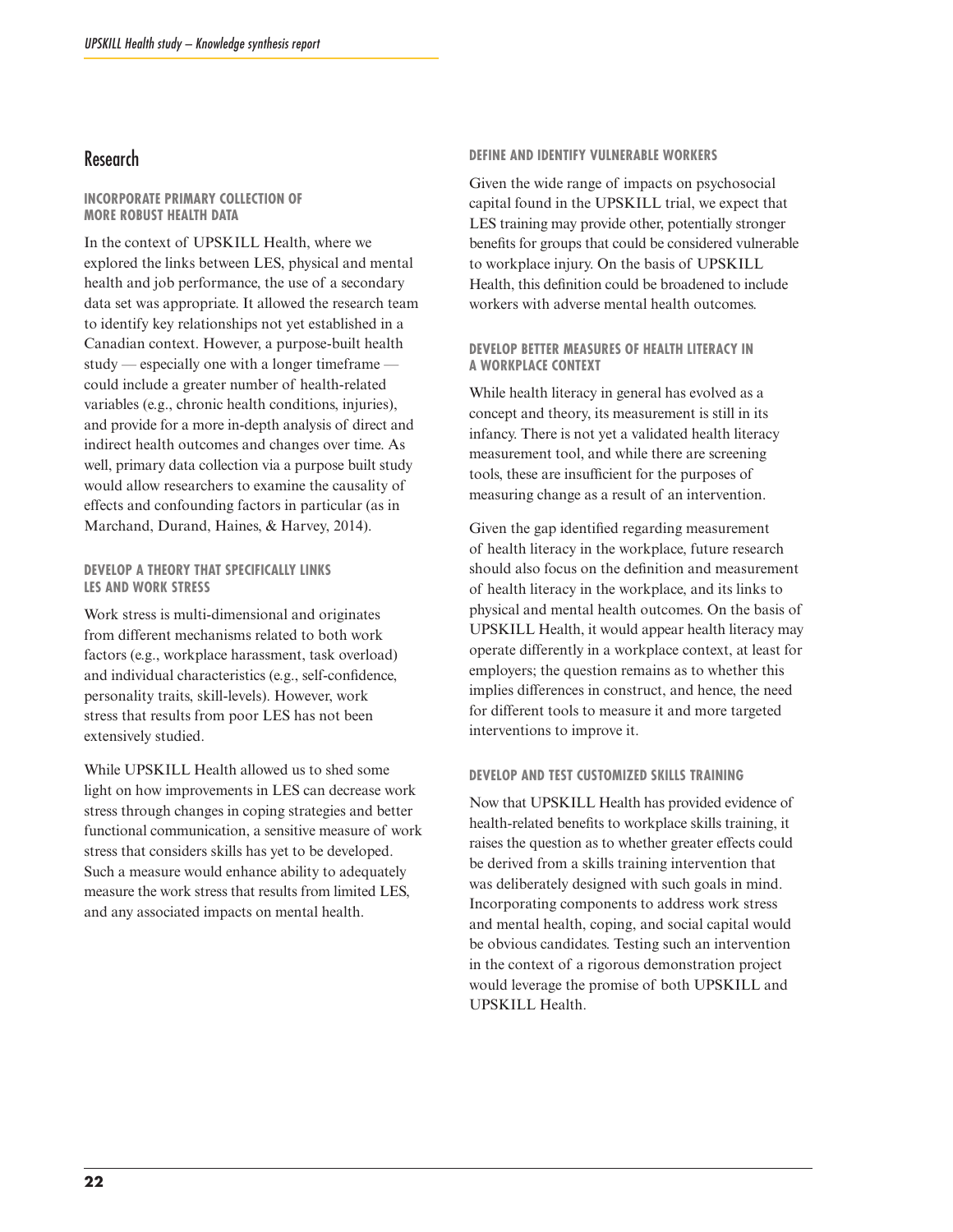### *UPSKILL Health study – Knowledge synthesis report*

# References

- Baker, D. (2006). The meaning and the measure of health literacy. *Journal of General Internal Medicine, 21*, 878–883. Available at:<http://www.ncbi.nlm.nih.gov/pmc/articles/PMC1831571>/
- Campbell, A. (2010). *What You Don't Know Can Hurt You: Literacy's Impact on Workplace Health and Safety*. Conference Board of Canada. [http://www.conferenceboard.](http://www.conferenceboard.ca/e-library/abstract.aspx?did=3661) [ca/e-library/abstract.aspx?did=3661](http://www.conferenceboard.ca/e-library/abstract.aspx?did=3661)
- Conference Board of Canada. (2008). A*ll Signs Point to Yes: Literacy's Impact on Workplace Health and Safety*. Accessed from [http://www.cme-mec.ca/download.](http://www.cme-mec.ca/download.php?file=ga91dly3.pdf) [php?file=ga91dly3.pdf](http://www.cme-mec.ca/download.php?file=ga91dly3.pdf)
- Employment and Social Development Canada (ESDC). (2014). Skills Definitions and Levels of Complexity. Retrieved from <http://www.esdc.gc.ca/eng/jobs/les/definitions/index.shtml>
- LaMontagne, A. D., Martin, A., Page, K. M., Reavley, N. J., Noblet, A. J., Milner, A. J., Keegel, T., & Smith, P. M. (2014). Workplace mental health: developing an integrated intervention approach. *BioMed Central Psychiatry*, 14(131), 1–11.
- Lefebvre, S., Belding, P., Brehaut, M., Dermer, S., Kaskens, A., Lord, E., McKay, W., & Sookermany, N. (2006). "I've Opened Up": Exploring Learners' Perspectives on Progress. Level 1 and Level 2 Learners in Community-Based Adult Literacy Programs. Available at <http://www.nald.ca/library/research/openup/openup.pdf> (accessed Jan. 10, 2010).
- Marchand, A., Durand, P., Haines III, V., & Harvey, S. (2014). The multilevel determinants of workers' mental health: results from the SALVEO study. *Social Psychiatry and Psychiatric Epidemiology*, Volume 50, Issue 3, p. 445–459.
- Mental Health Commission of Canada (MHCC). (2013). *Making the Case for Investing in Mental Health in Canada*. Calgary, AB: Mental Health Commission of Canada. Available at [http://strategy.mentalhealthcommission.ca/wp](http://strategy.mentalhealthcommission.ca/wp-content/uploads/2013/03/Case_for_Investment_Mar2013_ENG.pdf)[content/uploads/2013/03/Case\\_for\\_Investment\\_Mar2013\\_](http://strategy.mentalhealthcommission.ca/wp-content/uploads/2013/03/Case_for_Investment_Mar2013_ENG.pdf) [ENG.pdf](http://strategy.mentalhealthcommission.ca/wp-content/uploads/2013/03/Case_for_Investment_Mar2013_ENG.pdf)
- Perrin, B. (1990). *Research Report: Literacy and Health Project Phase One*. Ontario Public Health Association, Toronto.
- Perrin, B. (1998). *How Does Literacy Affect the Health of Canadians?* A Profile Paper, presented to Policy Health Promotion and Programs Branch, Health Canada (now Population Health Agency of Canada), 1998. <http://en.copian.ca/library/research/howdoes/howdoes.pdf>
- Smith, P. Developing a measure of OHS vulnerability. *IWH Open Plenary*. January 20, 2015.
- Smith Fowler, H., Leonard, D., Brennan, K., & Mák, G. (2015). *UPSKILL Health Study — Technical Report on the qualitative sub-study*. Ottawa, ON: Social Research and Demonstration Corporation.
- Smith Fowler, H., Mák, G., Brennan, K., Hui, T. S., & Gyarmati, D. (2015). *UPSKILL Health Study — Technical Report on worker and business outcomes*. Ottawa, ON: Social Research and Demonstration Corporation.
- Social Research and Demonstration Corporation (SRDC). (2015). *UPSKILL Health and Mental Health Outcomes Study: Conceptual Model Testing*. Ottawa, ON: Social Research and Demonstration Corporation.
- Wang, P. S., Beck, A. L., Berglund, P., McKenas, D. K., Pronk, N. P., Simon, G. E., Kessler, R. C. (2004). Effects of Major Depression on Moment-in-Time Work Performance. *The American Journal of Psychiatry*, 161(10): 1885–1891.
- Zarcadoolas, C., Pleasant, A., & Greer, D.S. (2006). *Advancing Health Literacy: A Framework for Understanding and Action*. San Francisco, CA: Jossey-Bass.